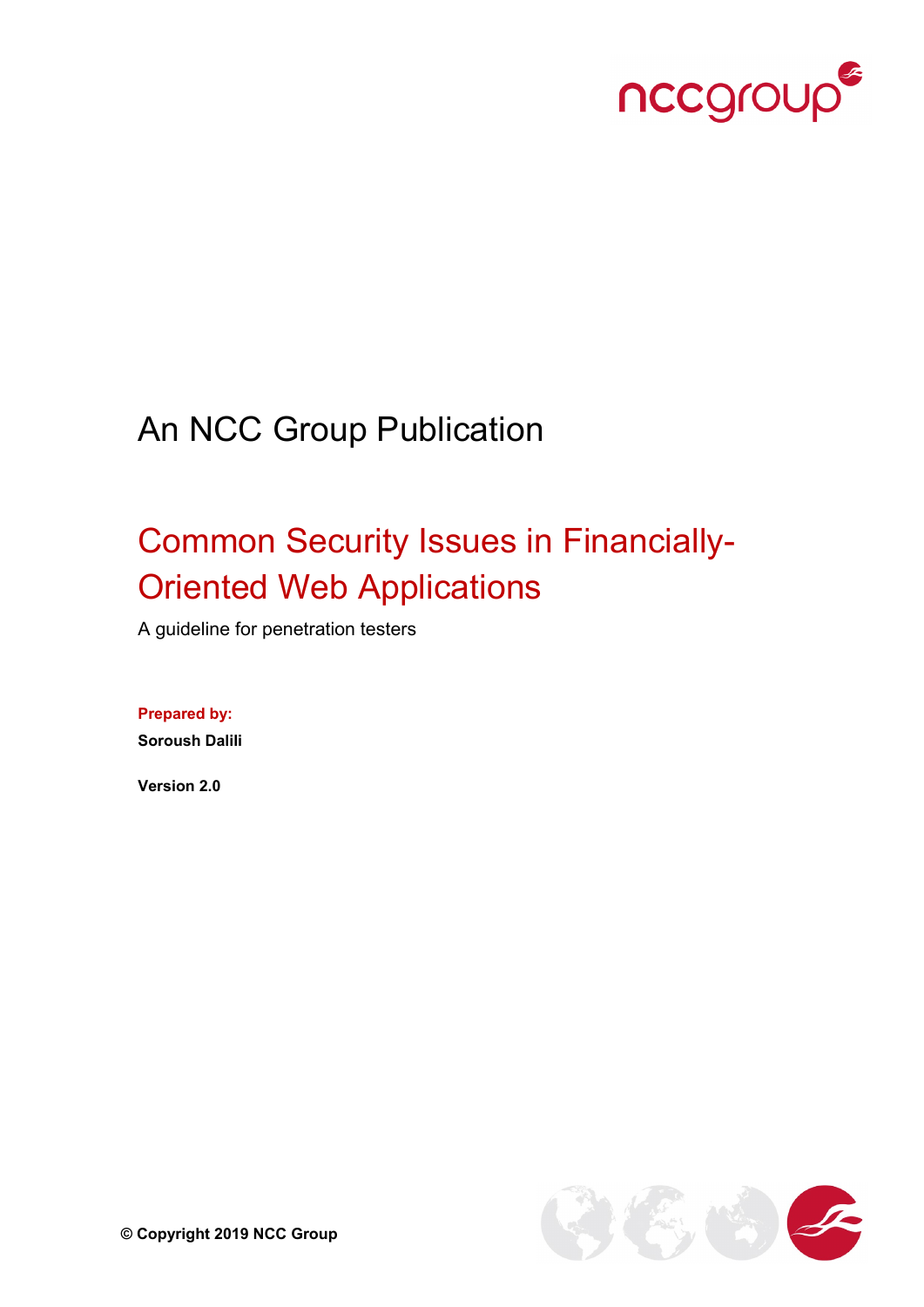# nccgroup®

|                | Contents   |                                                                        |                                                                          |  |  |  |  |  |  |
|----------------|------------|------------------------------------------------------------------------|--------------------------------------------------------------------------|--|--|--|--|--|--|
| 1              |            |                                                                        |                                                                          |  |  |  |  |  |  |
| $\overline{2}$ |            |                                                                        |                                                                          |  |  |  |  |  |  |
|                | 2.1        |                                                                        |                                                                          |  |  |  |  |  |  |
|                |            | Transferring Money or Points, or Buying Items Simultaneously4<br>2.1.1 |                                                                          |  |  |  |  |  |  |
|                |            | 2.1.2                                                                  |                                                                          |  |  |  |  |  |  |
|                |            | 2.1.3                                                                  |                                                                          |  |  |  |  |  |  |
|                | 2.2        |                                                                        |                                                                          |  |  |  |  |  |  |
|                |            | 2.2.1                                                                  |                                                                          |  |  |  |  |  |  |
|                |            | 2.2.2                                                                  |                                                                          |  |  |  |  |  |  |
|                |            | 2.2.3                                                                  |                                                                          |  |  |  |  |  |  |
|                |            | 2.2.4                                                                  |                                                                          |  |  |  |  |  |  |
|                |            | 2.2.5                                                                  |                                                                          |  |  |  |  |  |  |
|                |            | 2.2.6                                                                  |                                                                          |  |  |  |  |  |  |
|                |            | 2.2.7                                                                  |                                                                          |  |  |  |  |  |  |
|                |            | 2.2.8                                                                  |                                                                          |  |  |  |  |  |  |
|                |            | 2.2.9                                                                  |                                                                          |  |  |  |  |  |  |
|                |            | 2.2.10                                                                 | Monitor the Behaviour while Changing Parameters to Detect Logical Flaws8 |  |  |  |  |  |  |
|                | 2.3        |                                                                        |                                                                          |  |  |  |  |  |  |
|                |            | 2.3.1                                                                  |                                                                          |  |  |  |  |  |  |
|                |            | 2.3.2                                                                  |                                                                          |  |  |  |  |  |  |
|                | 2.4        |                                                                        |                                                                          |  |  |  |  |  |  |
|                |            | 2.4.1                                                                  |                                                                          |  |  |  |  |  |  |
|                |            | 2.4.2                                                                  |                                                                          |  |  |  |  |  |  |
|                | 2.5        |                                                                        |                                                                          |  |  |  |  |  |  |
|                |            | 2.5.1                                                                  |                                                                          |  |  |  |  |  |  |
|                |            | 2.5.2                                                                  |                                                                          |  |  |  |  |  |  |
|                |            | 2.5.3                                                                  |                                                                          |  |  |  |  |  |  |
|                |            | 2.5.4                                                                  |                                                                          |  |  |  |  |  |  |
|                |            | 2.5.5                                                                  |                                                                          |  |  |  |  |  |  |
|                |            | 2.5.6                                                                  |                                                                          |  |  |  |  |  |  |
|                |            | 2.5.7                                                                  |                                                                          |  |  |  |  |  |  |
|                |            | 2.5.8                                                                  |                                                                          |  |  |  |  |  |  |
|                | 2.6        |                                                                        |                                                                          |  |  |  |  |  |  |
|                |            | 2.6.1                                                                  | Showing a Saved Card Number during the Payment Process15                 |  |  |  |  |  |  |
|                |            | 2.6.2                                                                  |                                                                          |  |  |  |  |  |  |
|                |            |                                                                        | Card Number Enumeration via Registering Duplicate Cards15                |  |  |  |  |  |  |
|                | 2.7<br>2.8 |                                                                        |                                                                          |  |  |  |  |  |  |
|                |            | 2.8.1                                                                  | Discount Codes, Vouchers, Offers, Reward Points, and Gift Cards 16       |  |  |  |  |  |  |
|                |            |                                                                        |                                                                          |  |  |  |  |  |  |
|                |            | 2.8.2                                                                  |                                                                          |  |  |  |  |  |  |
|                |            | 2.8.3                                                                  | Earning More Points or Cash Return than the Price when Buying an Item 16 |  |  |  |  |  |  |
|                |            | 2.8.4                                                                  |                                                                          |  |  |  |  |  |  |
|                |            | 2.8.5                                                                  |                                                                          |  |  |  |  |  |  |
|                |            | 2.8.6                                                                  |                                                                          |  |  |  |  |  |  |
|                |            | 2.8.7                                                                  |                                                                          |  |  |  |  |  |  |
|                |            | 2.8.8                                                                  |                                                                          |  |  |  |  |  |  |
|                |            | 2.8.9                                                                  |                                                                          |  |  |  |  |  |  |
|                |            |                                                                        |                                                                          |  |  |  |  |  |  |
|                | 2.9        |                                                                        |                                                                          |  |  |  |  |  |  |
|                |            |                                                                        |                                                                          |  |  |  |  |  |  |
|                |            |                                                                        |                                                                          |  |  |  |  |  |  |
|                |            |                                                                        |                                                                          |  |  |  |  |  |  |
|                |            |                                                                        |                                                                          |  |  |  |  |  |  |
| 3              |            |                                                                        |                                                                          |  |  |  |  |  |  |
| 4              |            |                                                                        |                                                                          |  |  |  |  |  |  |

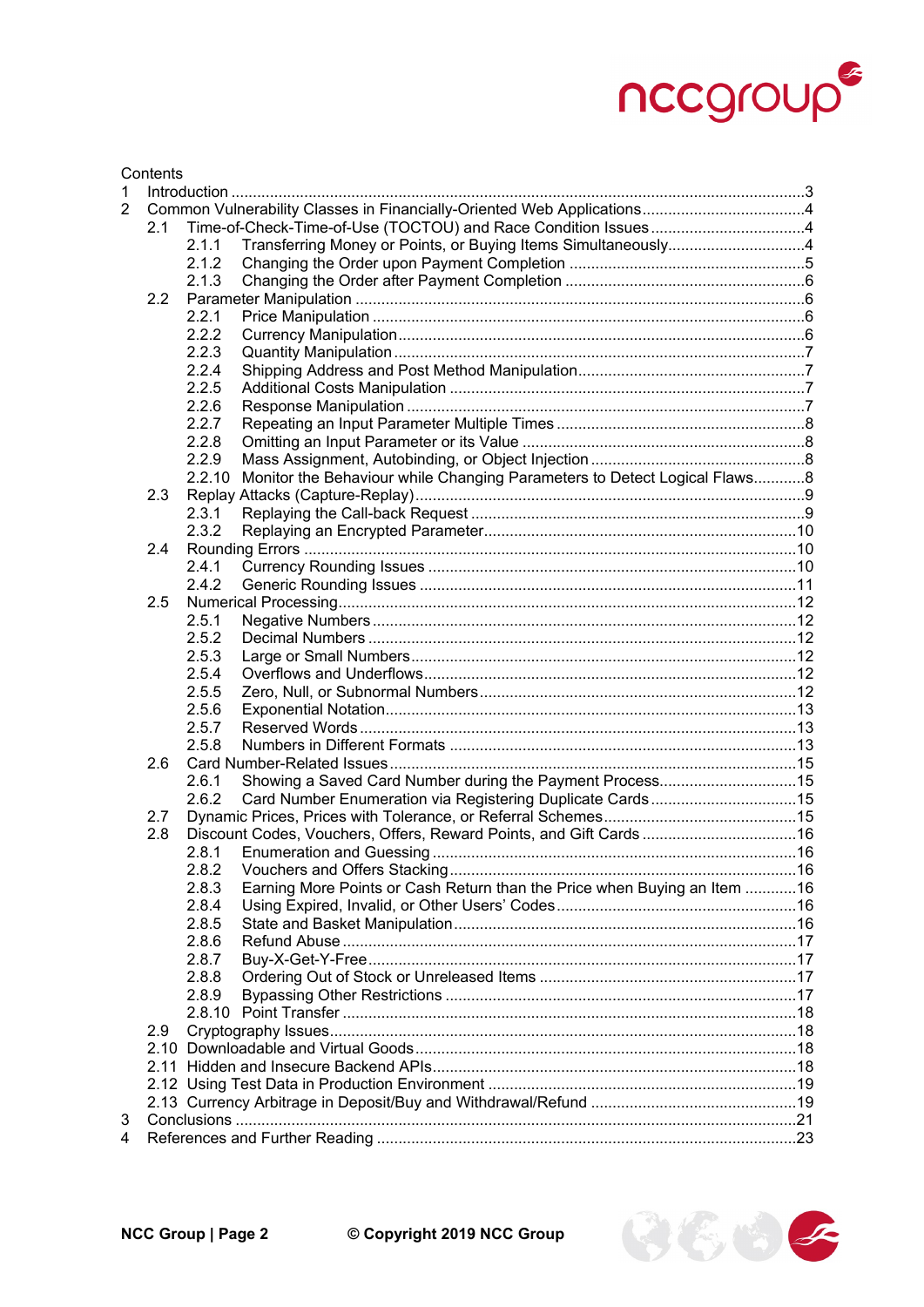

# <span id="page-2-0"></span>**1 Introduction**

Today it is often hard to find individuals who have not purchased something online or used online financial services. Online services offer ease of use and provide other value-add properties such as loyalty card schemes to attract and retain customers, thus ensuring market competiveness. Creating new online commercial services is imperative for most organisations, but has to be done in a safe and secure manner to meet client, regulatory, and legal expectations. E-commerce applications, due to the value of the products and services they offer, are valuable targets for threat actors who are looking for financial gain or wish to damage a company's brand or reputation.

This document summarises NCC Group's experience of assessing e-commerce and financial services applications, providing a checklist of common security issues seen in financial services web applications.

Security assessments of e-commerce applications and financial services require specific securityminded test cases to be developed. These tests have to cover logical security issues or rare vulnerabilities that are usually not found through conventional security penetration or functional testing. Vulnerabilities such as price manipulation, buying items at a reduced price or even for free, or earning free money are the most interesting; however, these vulnerabilities don't represent all possible attacks. Unfortunately, many application-specific e-commerce security issues cannot be identified by static or dynamic automated security scanners, or even in a manual source code review, if the reviewer does not have a complete understanding of the application rules, business logic and processes, and threat scenarios.

In NCC Group's experience, one of the best ways to identify the business logic and application-specific security issues early in the development lifecycle is to write down all the rules (do's and don'ts) both for the business processes and the supporting software and systems. These rules can then be used to create a threat model. Specific security-focused test cases, scenarios, or checklists can then be designed based on this threat model, and used to identify vulnerabilities and verify the correctness of the implementation. Security-focused code reviewers and penetration testers benefit from these documents, as they provide information about the expected behaviour of the system and the thought patterns that guided its design. Automated security scanners (especially static analysis tools) can also have their performance improved, by defining new rules to detect specific issues once a detection pattern has been developed.

This whitepaper discusses the commonly-seen security issues that NCC Group has found over the last fifteen years of performing security assessments of real e-commerce and financial service web applications. The resulting checklist can be used as an additional tool for penetration testers when assessing e-commerce applications.

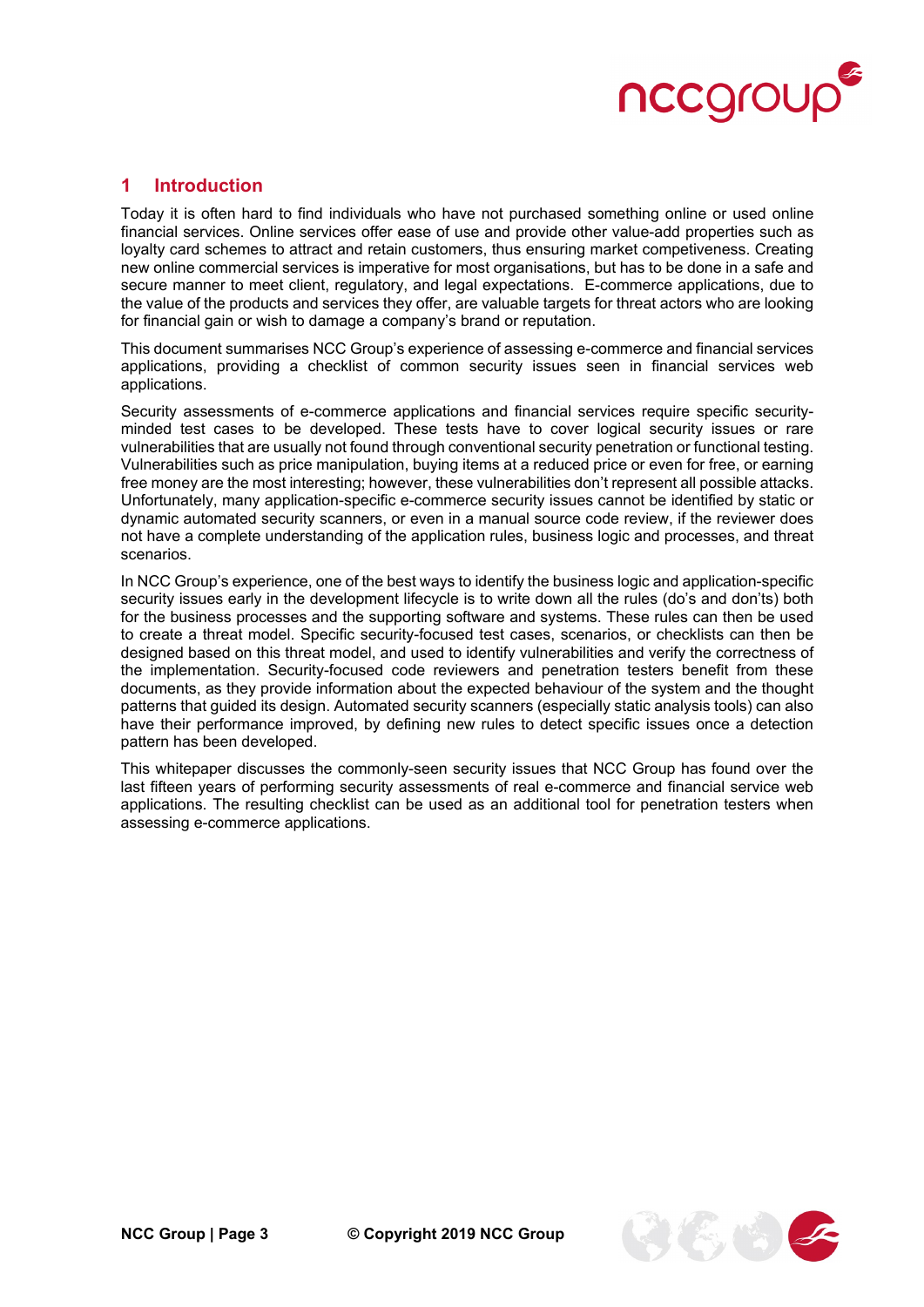

# <span id="page-3-0"></span>**2 Common Vulnerability Classes in Financially-Oriented Web Applications**

In this section we introduce you to the vulnerability classes, providing an overview of each and examples of how to test for their presence.

We have omitted generic web application issues, such as those involving authentication, authorisation, and input validation; instead the issues discussed in the following sections are those that have specific relevance to financially-oriented web applications. Where possible we have mapped these into the categories used in the Common Weakness Enumeration. [10]

# <span id="page-3-1"></span>2.1 Time-of-Check-Time-of-Use (TOCTOU) and Race Condition Issues

**CWE:** 367 and 557

TOCTOU is a software bug that occurs when an application checks the state of a resource before using it, but the resource's state changes between the check and the use in a way that invalidates or changes the results of the check.

Time and order sequence are crucial to correct financial software operations. Many financial transactions rely on checking balances and values (sometimes in real time) before processing. If there is latency, delay, or opportunity to modify values between these checks, or if resource coordination is not properly implemented around multi-threaded solutions, then there may be scope for manipulating application logic, perhaps for financial gain.

# <span id="page-3-2"></span>2.1.1 Transferring Money or Points, or Buying Items Simultaneously

This is a common flaw within e-commerce applications that keep users' balances and allow money transfer or simultaneous purchases.

Consider the following example, commonly seen by NCC Group [\[1\]](#page-22-1). A user is authenticated to a financial application from two different devices. A transaction is performed seeking to transfer money from bank account number 1019 to bank account number 9823 for the amount of £100.

Suppose the server-side code is as follows, and that the user's account balance is £100:



**Figure 1: Using concurrent sessions to exploit a race condition issue**

If the transfer request can be fired twice into the web application at the same time, there is the potential that line 1 in the code to be executed twice before line 2 is executed. If this occurs, then the first check that £100 is <= £100 holds true twice, and so when the *if* statement block executes, the account balance value is decremented by £100 twice, meaning that the user has been able to transfer more money than allowed (as dictated by the *if* statement in the source code).

This problem can be exploited by writing a simple piece of multithreaded code that uses multiple valid sessions for the same user (for example by simulating concurrent logins on multiple devices). In some cases, it is even possible to exploit it using the same session when they can be processed by the application at the same time. The implications of this could be severe, depending on the nature of the

**NCC Group | Page 4 © Copyright 2019 NCC Group**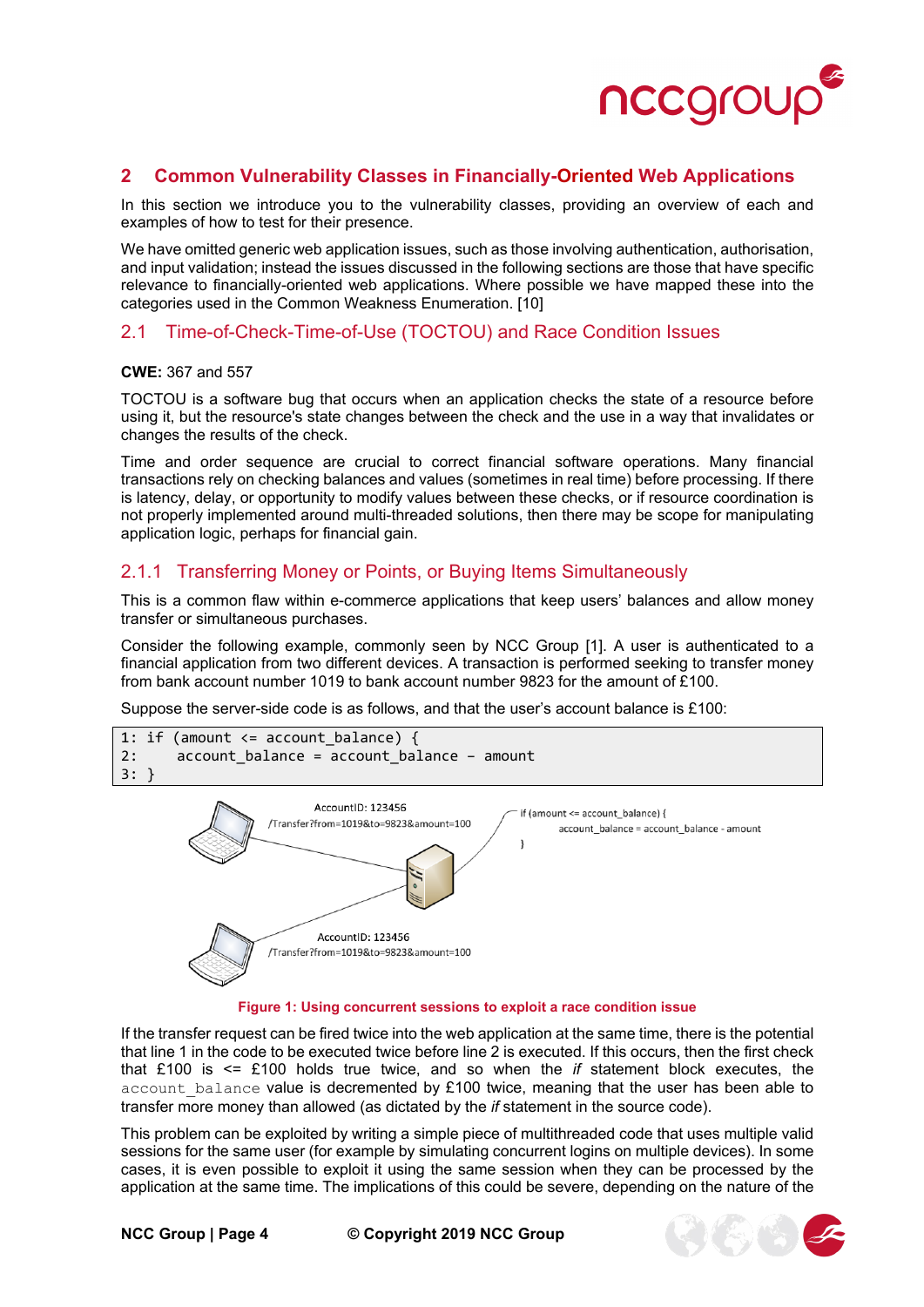

application, as it opens up the potential for theft or use of unauthorised amounts of money, and provides a potential mechanism for fraud and other laundering activities.

This issue can be found in many financial applications, such as a banking application that allows money transfer between multiple accounts, a shopping website in which a user can buy multiple items at the same time, or a commercial website that allows its users to earn and transfer their reward points.

Some applications may even prevent a user from having a negative value in their account by replacing negative values with 0. If the application in the above example had this feature, the user could potentially gain £100.

Concurrency issues may also affect discount voucher codes which can only be used once or twice. As a result, it might be possible to use a one-time promotion code multiple times by exploiting this issue.

# <span id="page-4-0"></span>2.1.2 Changing the Order upon Payment Completion

Applications that allow users to change their order while paying for an item can also be vulnerable when there is no verification at the end of the process. Although race conditions in changing the shopping basket while payment is being processed seem a little tricky, often there is no need for this, especially if the payment page is not part of the application but is a third-party website or an external module. In this case, the order can be changed while the user is on the payment page and before clicking the "pay" button to complete the payment. Changing items in the basket, shipping method and posting address, quantity of items and so forth can affect the final price while the application still uses the initial cheaper price.

The following case shows an example of this vulnerability which was seen in a production website:

A cheap item was selected and added to the basket. The user then went to the checkout page to pay for the selected item. At this stage, without closing the payment page, the user opened the main website in a new browser tab (to use the same session token) and added other and more expensive items to the basket. After doing this, the user went to the initial checkout page, which was open in the previous browser tab, to complete payment for the initial item. When the order was completed, all items in the basket were shown as paid in the final receipt. The user could buy additional items for free, while only paying for the initial item.



#### **Figure 2: An example of changing the order upon payment completion**

This vulnerability may also exist in the deposit process when an application can hold user balances.

NCC Group has also encountered a rare scenario in which an application validated the input values and stored them in the session regardless of the validation result. In this case, the application did not go to the next stage when an input value was invalid. However, if a user went to the next stage by providing valid values, and then replayed the previous request with invalid values, the application stored the invalid values in the session and did not validate them any more as the user had already passed that stage. This caused severe logical issues for the application.

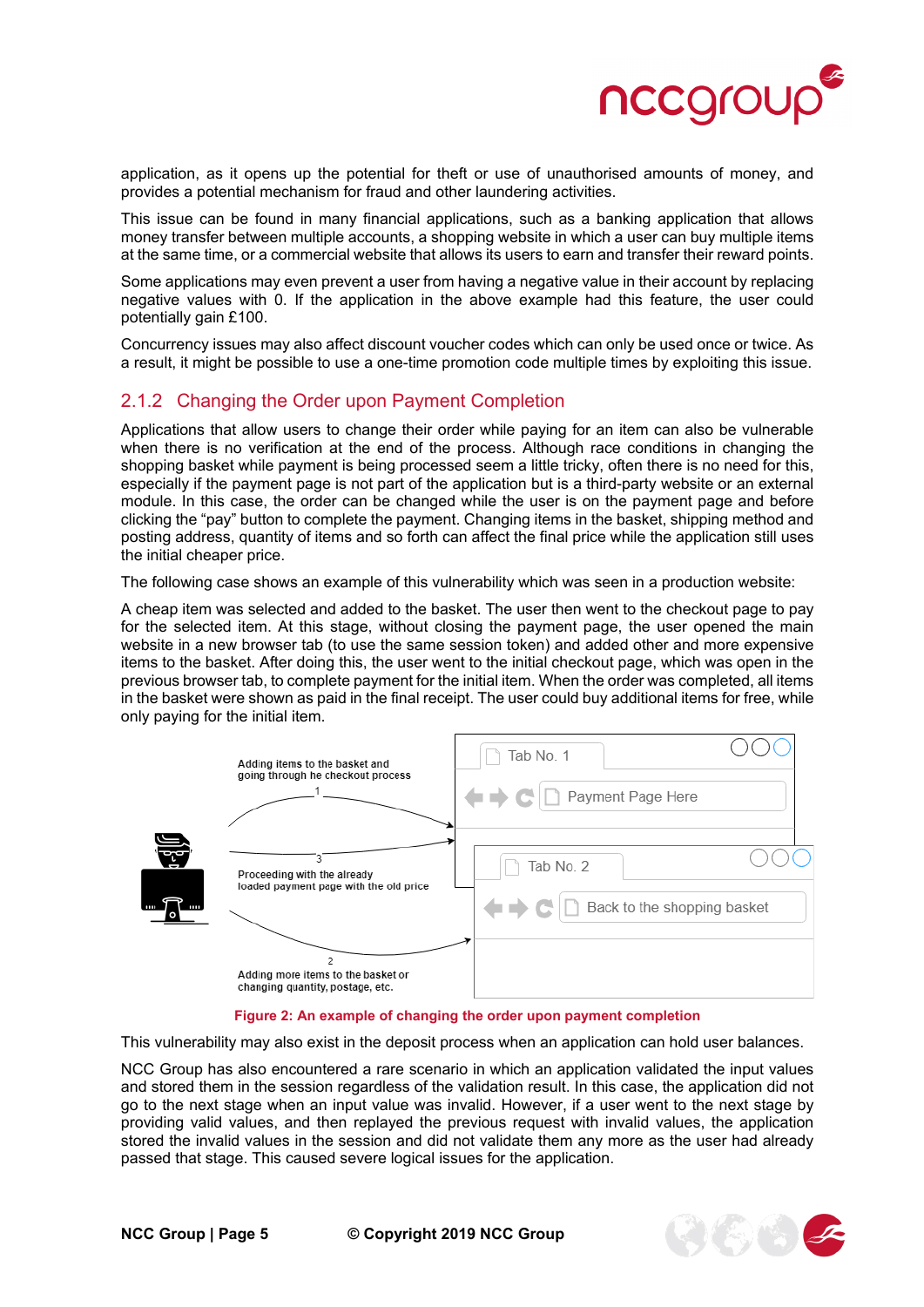

# <span id="page-5-0"></span>2.1.3 Changing the Order after Payment Completion

Updating details in a completed order, a generated invoice or quote can lead to financial loss. This can happen when an application does not verify the status of a completed transaction.

As a result, it might be possible to add more items to an already completed order, modify existing items to abuse an existing offer, or change other details without paying an additional fee.

The following case shows an example of this vulnerability which was seen in a production website:

An insurance certificate was generated for a cheap vehicle with wrong details to reduce the insurance cost. After the order was completed, the previously sent requests were modified and replayed to bypass checks that were applied in order to identify the status of an insurance application. As a result, it was possible to change details within a paid insurance certificate to include more expensive vehicles or to change the expiry time without paying an additional fee.

# <span id="page-5-1"></span>2.2 Parameter Manipulation

**CWE:** 20 , 691 , 693 , 179 , 345 , 807 , 115 , 133 , 166 , 167 , 168 , 171, 915

Parameter manipulation is a key technique for exploiting many of the security issues outlined in this paper. Below we discuss the most interesting parameters that should be considered and tested during an assessment of a financial application.

# <span id="page-5-2"></span>2.2.1 Price Manipulation

Price manipulation is an important test for any e-commerce applications in which the user can purchase a product. Applications normally send the price data to the payment pages, especially when the payment module is not part of the web application and therefore does not have access to user sessions or the database. It is also possible to find applications that send the price data upon selecting an item to add it to the basket.

Sometimes it is possible to buy the same item cheaper or even for free by manipulating its price. Although nowadays it is very rare to find an application that accepts negative numbers via the price fields, this always needs to be tested as it may change the application flow completely.

The following interesting example has been seen by NCC Group in recent years:

The e-commerce site's "add to basket" mechanism contained a "price" parameter in a hidden field, but the application ignored a manipulated price in the request and used the correct value instead. However, it was found later that by adding a number of sale items (items with additional discounts) to the basket, the application started using the price parameter within the request, and allowed price manipulation and negative values (see the "Dynamic Prices, Prices with Tolerance, or Referral Schemes" section for more information).

Sometimes, when the application is badly implemented, it is possible to change the price value on the callback from the payment server (which goes through the user's browser and not via the backend APIs). In this case, the user can alter the price before going to the payment page, and after completing the transaction the price in the callback URL will be changed to reflect its initial value. The user could later ask for a refund and gain this money. Although it is rare to see a vulnerable application like this nowadays, it is always worth checking for this type of vulnerability.

# <span id="page-5-3"></span>2.2.2 Currency Manipulation

Although an e-commerce website may not accept different currencies, payment applications normally accept them, and they generally require the currency parameter to be specified in the initial request. If a website does not validate the currency parameter upon completion of a transaction, a user can cheat by depositing money in a currency which has a much lower value than the requested currency. The following example shows a badly-implemented PayPal payment method that could be exploited:

A user makes a payment of £20 to a website, using the PayPal payment option. The request that the website sent to the PayPal website was intercepted and the currency parameter was changed to "INR" (Indian Rupee) from "GBP" (British Pound). After completing the transaction on the PayPal website

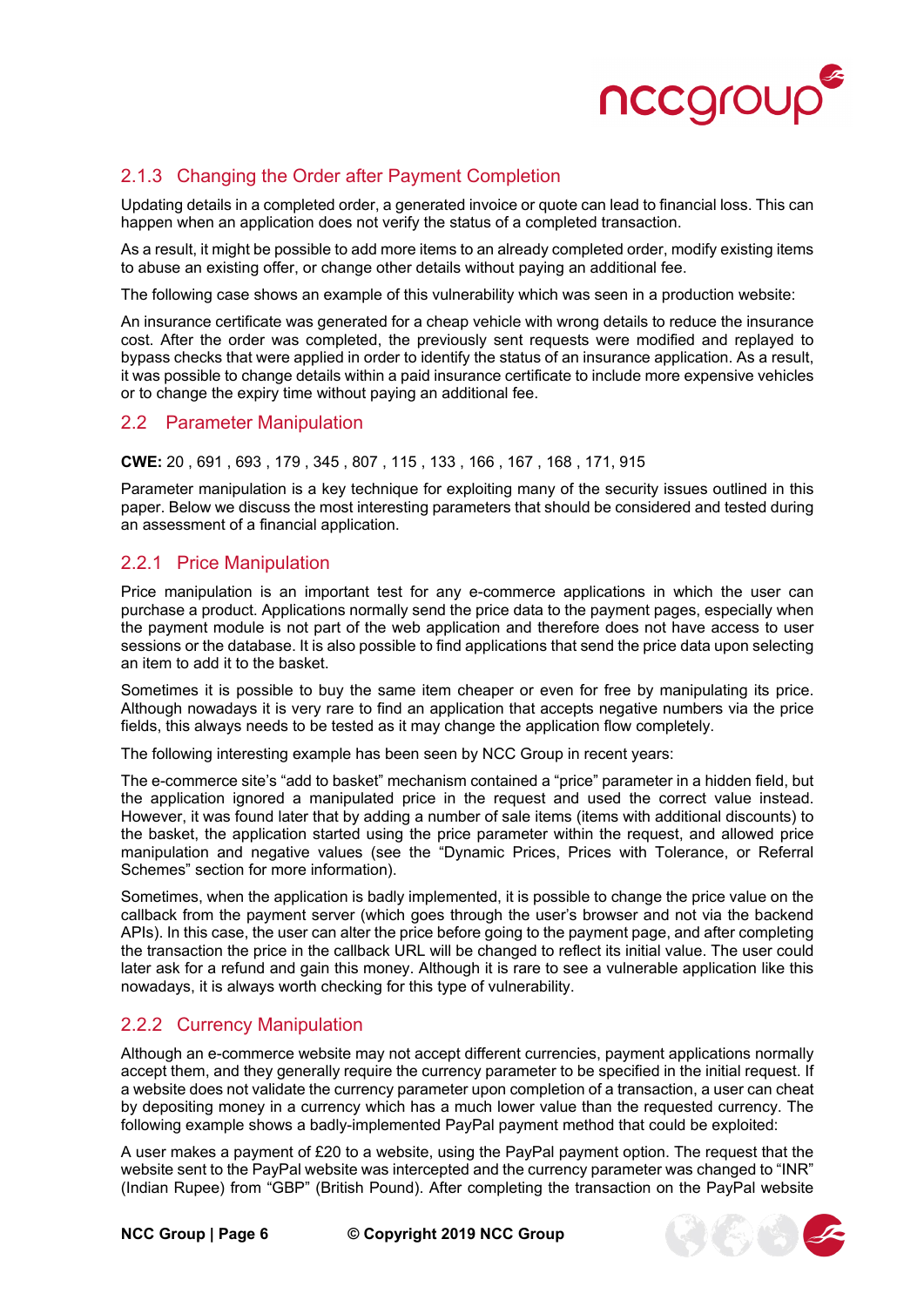

with 20 Indian Rupees, the website authorised the transaction without checking the currency, and £20 was deposited in the user's account while only £0.22 was withdrawn from the PayPal account.



# <span id="page-6-0"></span>2.2.3 Quantity Manipulation

Websites calculate a final price based on the quantity of items purchased. Therefore, it may be possible for this parameter to be manipulated to contain small or negative values, to affect the price on the final payment page.

The website may remove items that have zero or negative values within the quantity parameters. In this case, decimal values such as "0.01", "0.51", or "0.996" can be tested to see if they have any effects on the final price. This method can be more dangerous when used on items which are not normally manually reviewed.

# <span id="page-6-1"></span>2.2.4 Shipping Address and Post Method Manipulation

Changing the shipping address and the posting method may change the cost of items. Therefore, it is important to test this manipulation during the last stage of the payment process to check whether it changes the cost. It is sometimes possible to change the shipping address after placing an order and before receiving the invoice, by changing the user's profile address, so this needs to be tested as well. This can also be a TOCTOU issue – see the section above.

The tax value can also be based on the address. This should be tested to ensure that it is not easy for an attacker to avoid required taxes, such as VAT or import fees, by manipulating the address in the process.

# <span id="page-6-2"></span>2.2.5 Additional Costs Manipulation

Any additional parameter that can affect the final cost of a product, such as delivery at a specific time or adding a gift wrap should also be tested, to ensure it is not possible to add them for free at any stage of the payment process.

# <span id="page-6-3"></span>2.2.6 Response Manipulation

Sometimes application payment processes, application license checks, or in-app asset purchases can also be bypassed by manipulating the server's response. This threat normally occurs when the application does not verify the response of a third party and the response has not been cryptographically signed.

**NCC Group | Page 7 © Copyright 2019 NCC Group**

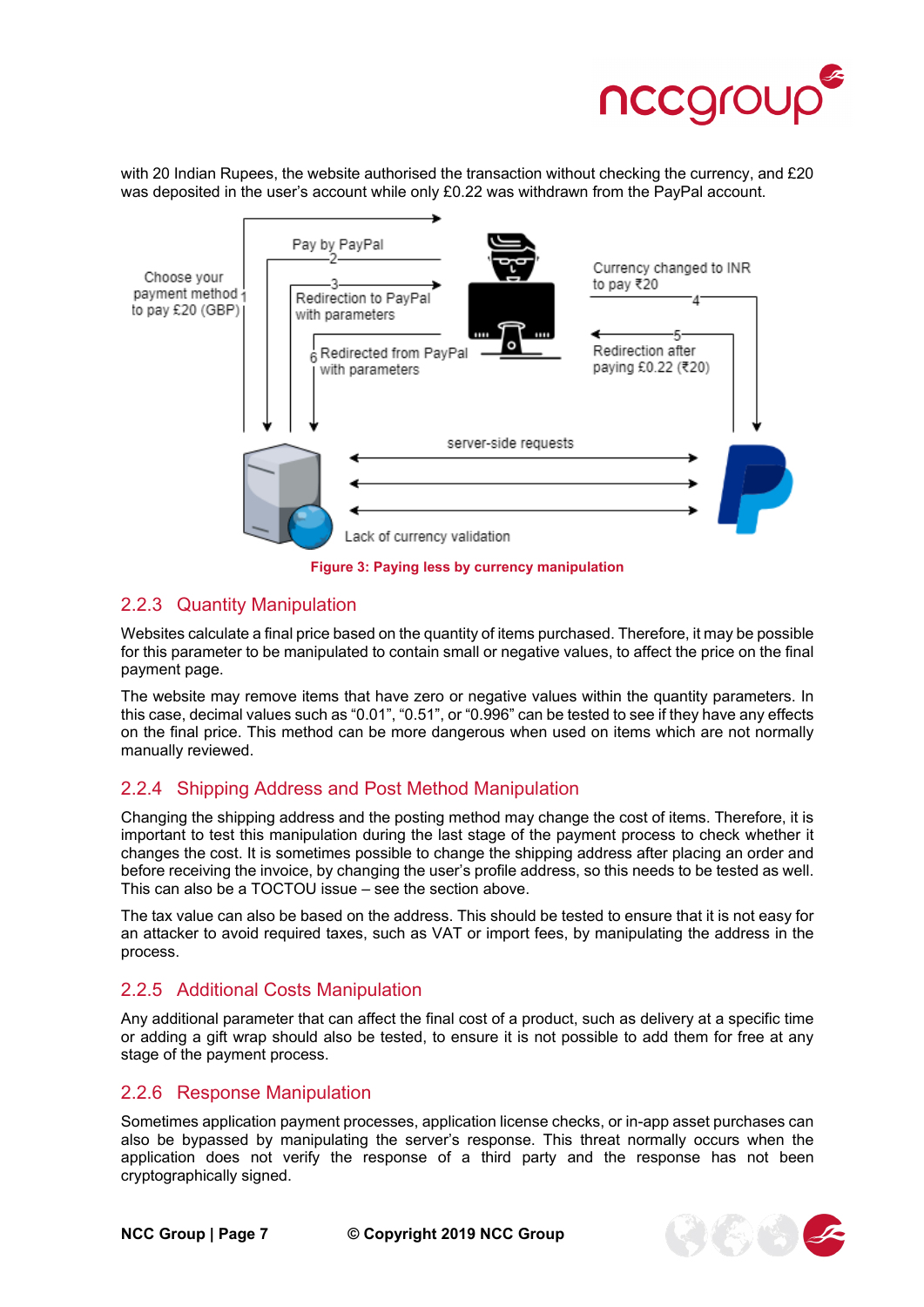

As an example, there are applications with a time-restricted trial version which do not cryptographically validate the server's response upon purchasing a license. As a result, it is possible to activate the application without paying any money, by intercepting and manipulating its server's response to a license purchase request.

Other examples include mobile games which download user settings from a server after opening an app. For vulnerable applications it can be possible to manipulate the server's response to use nonfree or locked items without paying any money.

# <span id="page-7-0"></span>2.2.7 Repeating an Input Parameter Multiple Times

This is very rare, but repeating an input parameter within a request that goes to the application or to the payment gateway may cause logical issues, especially when the application uses different codebases or different technology to parse the inputs on the server side.

Different technologies may behave differently when they receive repetitive input parameters. This becomes especially important when the application sends server-side requests to other applications with different technologies, or when customised code to identify the inputs is in place.

For example, the "amount" parameter was repeated in the following URL:

```
/page.extension?amount=2&amount=3&amount[]=4
```
This has different meaning for code written in ASP, ASP.Net, or PHP, as shown below:

```
ASP \rightarrow amount = 2, 3
ASP.Net \rightarrow amount = 2,3
PHP (Apache) \rightarrow amount = Array
```
This test shows a classic example of HTTP parameter pollution [\[10\]](#page-22-2). However, repeating input parameters is not only limited to normal GET or POST parameters, and could be used in other scenarios such as repeating a number of XML tags and attributes in an XML request, or another JSON object within the original JSON objects.

# <span id="page-7-1"></span>2.2.8 Omitting an Input Parameter or its Value

Similar to repeating input parameters, omitting parameters may also cause logical issues when the application cannot find an input or sees a null character as the value.

The following cases can be tested for sensitive inputs to bypass certain protection mechanisms:

- Removing the value
- $\triangle$  Replacing the value by a null character
- $\triangle$  Removing the equals-sign character after the input parameter
- ♦ Removing the input parameter completely from the request

#### <span id="page-7-2"></span>2.2.9 Mass Assignment, Autobinding, or Object Injection

This occurs when an application accepts additional parameters when they are included in a request. This can occur in a number of languages or frameworks such as Ruby on Rails, NodeJS, Spring MVC, ASP NET MVC, and PHP.

This can be problematic for a financial application when cost-related data can be manipulated.

As an example, this was exploited on a real website in order to change the shipping address and the "due to" date of an invoice to make it almost unpayable as it was set to date that was far in the future.

# <span id="page-7-3"></span>2.2.10 Monitor the Behaviour while Changing Parameters to Detect Logical Flaws

Just as when testing non-financial applications, all input parameters within the payment process should be tested separately in order to detect logical flaws. In the example below, the payment process flow could be changed by manipulating certain parameters:

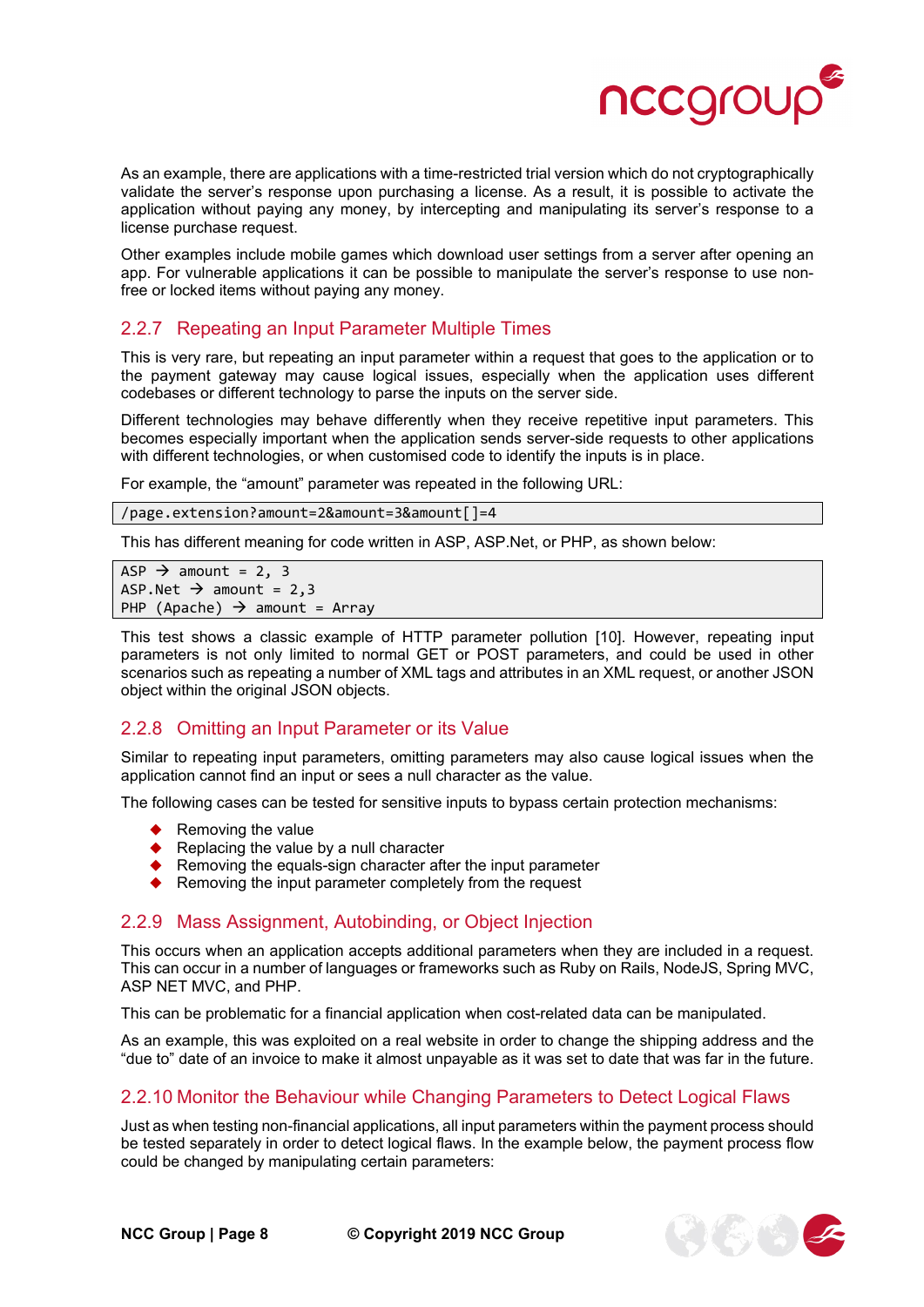

In a web application, there was a parameter which was used to tell the server to use the 3D-Secure mechanism, which could be manipulated to circumvent this checking process.

Sometimes web applications contain a parameter which shows the current page number or stage. A user may be able to bypass certain stages or pages by manipulating this parameter in the next request.

It is not normally recommended to change more than one parameter during a limited time frame of testing; however, some logical flaws can be found only by changing more than one parameter at a time. This is useful when an application detects parameter manipulation for parameters such as the price field. Although it may not be feasible to test different combinations of all input parameters, it is recommended to modify at least a couple of the interesting inputs at the same time. In order to automate this test, the target field such as the price or the quantity parameter can be set to a specific amount that is not normally allowed, and then other parameters can be changed one by one to detect any possible bypass of current validation mechanisms when the application accepts the manipulated items.

The following shows an example of this kind of vulnerability.

Suppose the server-side code is as follows:

```
1: Try
2: ' Delivery type should be an integer
3: deliveryType = Int(deliveryType)
4: ' Quantity should be an integer
5: quantity = Int(quantity)
6: Catch ex As Exception
7: ' Empty catch!
8: End Try
9: ' Continue ...
```
This code makes sure that the "deliveryType" variable contains an integer number, then does the same thing for the "quantity" variable. Therefore, if decimal numbers are sent, they will be converted to integer values to prevent a security issue in which a user may pay less by changing the "quantity" parameter to a decimal value such as "0.1". However, due to an empty *Catch* section in line 7, the "quantity" parameter can still contain a decimal number such as "0.1" when the "deliveryType" parameter contains a string such as "foobar". In this case, the application jumps to the *Catch* section due to an error in converting a string value to an integer in line 3, before converting the "quantity" parameter to an integer.

# <span id="page-8-0"></span>2.3 Replay Attacks (Capture-Replay)

A replay attack occurs when all or part of a message between the client and the server are copied and replayed later. The parameters can also be changed when no parameter manipulation prevention technique such as message signature validation is present on the server side. Although a message can be signed or encrypted to prevent parameter manipulation, this will not stop replay of a message which was originally created by a trusted party.

An application can be vulnerable to serious security issues when it trusts replayed requests without performing any further validation to check whether they have already been received or sent in the right order.

# <span id="page-8-1"></span>2.3.1 Replaying the Call-back Request

It is quite normal for payment systems to redirect the user to a specific page when a payment has successfully been processed or failed. Sometimes it is possible to replay a request which was for a successful payment, to authorise a transaction which has not yet been processed.

For example, a website signed all the input parameters except the "transaction-id" parameter in a successful callback request. This parameter could be replaced with a new transaction-id to complete a payment without spending any money.

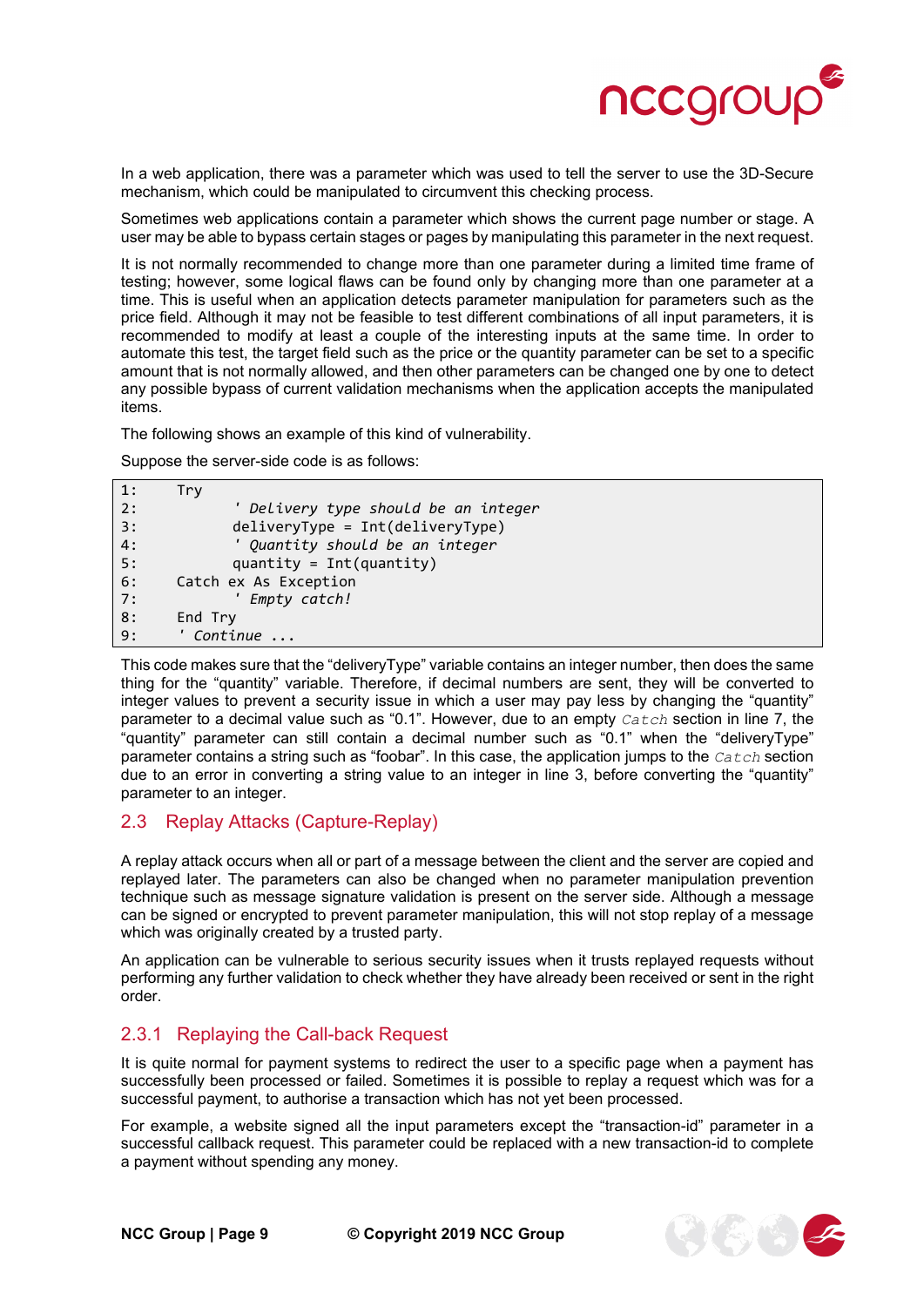

# <span id="page-9-0"></span>2.3.2 Replaying an Encrypted Parameter

Sometimes websites encrypt some of the important parameters without creating a mechanism to detect replay attacks. For example, there was a website which encrypted price values on the server side to include them in hidden input fields. Although direct price manipulation was not possible when price parameters were encrypted, it was still possible to use the encrypted price parameter of cheaper items to buy more expensive items (individual prices were encrypted, but not the entire request).

# <span id="page-9-1"></span>2.4 Rounding Errors

#### **CWE:** 187 and 681

Numerical values can be stored in integer or float variables. Although float variables can contain numbers with some digits after the decimal point, the number of digits is still finite and based on the variable type and its precision. Integer variables can only contain numerical values which do not have any digits after the decimal point.

When a mathematical value is stored in a numerical variable, it needs to be rounded based on the precision of the variable type. As a result, the new stored number can be slightly greater or smaller than the original value. This normal behaviour can sometimes be abused by attackers.

# <span id="page-9-2"></span>2.4.1 Currency Rounding Issues

The following images show an example of exchange rates (USD to/from GBP) in Google at one time:



**Figure 4: Exchange rate from USD to GBP in Google (rounded by two digits after the decimal point)**

| 0.14 British Pound Sterling equals<br>0.21 US Dollar |                   |                                              |  |  |  |  |  |  |
|------------------------------------------------------|-------------------|----------------------------------------------|--|--|--|--|--|--|
| 0.14                                                 | British Pound Ste | 1.8<br>1.6                                   |  |  |  |  |  |  |
| 0.21                                                 | <b>US Dollar</b>  | 1.4<br>1.2<br>2012 2013 2014<br>2011<br>2015 |  |  |  |  |  |  |

**Figure 5: Exchange rate from GBP to USD in Google (rounded by two digits after the decimal point)**

As Google rounds the numbers to two digits after the decimal point, someone could convert \$0.20 to £0.14 (something like £0.1352 before rounding) and then convert £0.14 to \$0.21 (something like £0.2070 before rounding) with a profit of \$0.01. By doing this a hundred times, a dollar could be created. However, the following images show the exchange rate with four digits after the decimal point in another website at the same time (LikeForex.com):

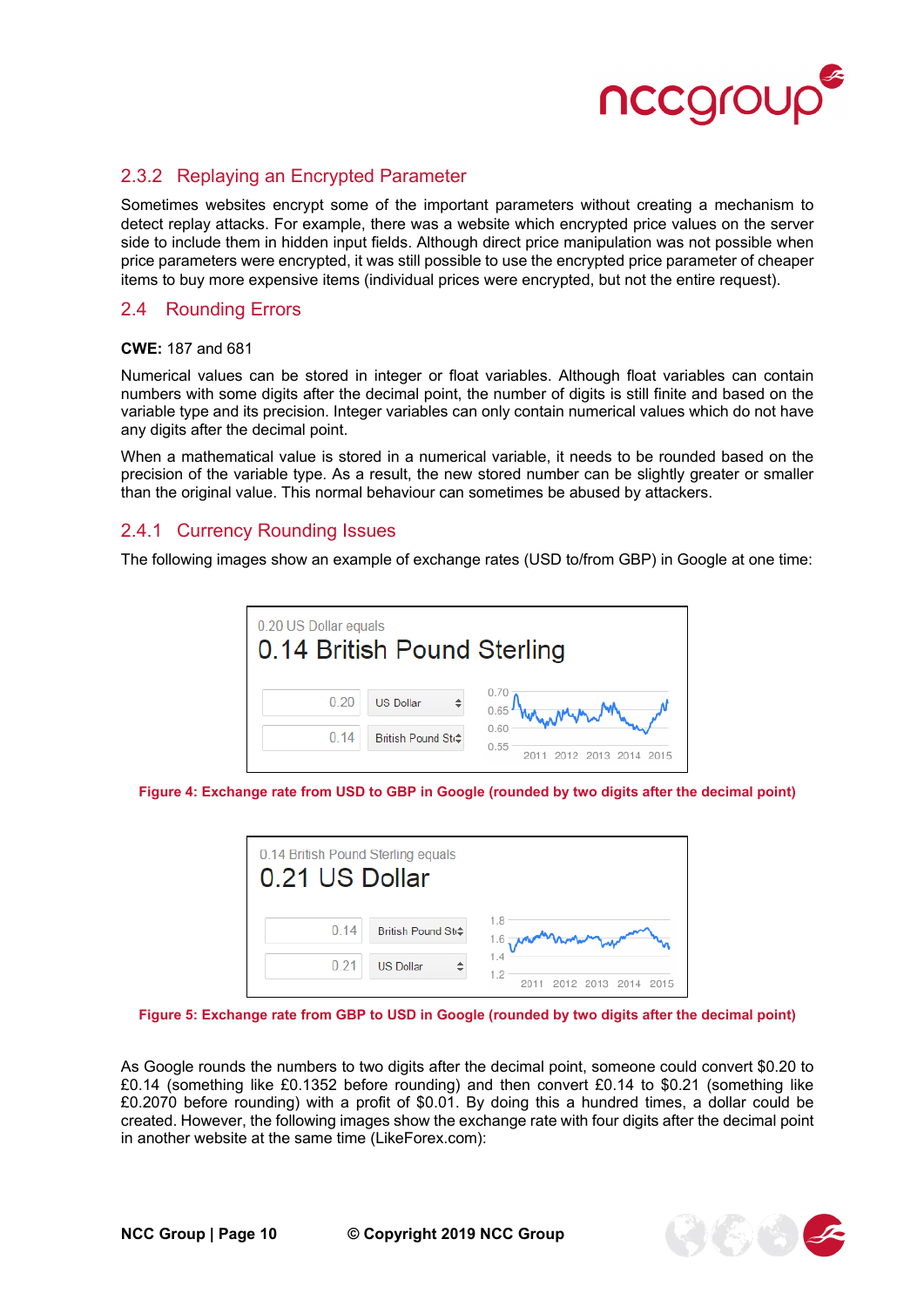

| $ 0.20\rangle$ |                 | US Dollar (USD)                                                         |                              |
|----------------|-----------------|-------------------------------------------------------------------------|------------------------------|
|                |                 | $= 0.1352$                                                              | British Pound Sterling (GBP) |
|                |                 | Convert                                                                 |                              |
|                |                 | 0.20 US Dollar = 0.1352 British Pound Sterling                          |                              |
|                |                 | $0.20$ USD = $0.1352$ GBP<br>As of Thursday, Apr 02, 2015, 10:55 AM GMT |                              |
|                | Swap currencies | Convert another currency pair                                           | <b>Group Converter</b>       |

#### **Figure 6: Exchange rate from USD to GBP in LikeForex (rounded by four digits after the decimal point)**

| 0.1352          | British Pound Sterling (GBP)                                            |                        |
|-----------------|-------------------------------------------------------------------------|------------------------|
|                 | $= 0.2004$                                                              | US Dollar (USD)        |
|                 | <b>Convert</b>                                                          |                        |
|                 | 0.1352 British Pound Sterling = 0.2004 US Dollar                        |                        |
|                 | $0.1352$ GBP = 0.2004 USD<br>As of Thursday, Apr 02, 2015, 11:02 AM GMT |                        |
| Swap currencies | Convert another currency pair                                           | <b>Group Converter</b> |

#### **Figure 7: Exchange rate from GBP to USD in LikeForex (rounded by four digits after the decimal point)**



#### **Figure 8: Exchange rate from GBP to USD in LikeForex (rounded by four digits after the decimal point)**

In this case, someone could exchange \$0.20 for £0.1352 and then exchange £0.1352 for \$0.2004, giving a small profit of \$0.0004. These exchanges need to be executed 2500 times to create one dollar.

If a real financial application converts different currencies to each other without a commission fee or without different buy and sell rates in favour of the company, this can lead to a financial gain for an attacker [\[2\]](#page-22-3).

Shopping applications that support multiple currencies can also become victims of currency rounding issues, when a user can buy an item with one currency and refund it with another.

In addition, applications in which users can deposit money into their accounts (such as banks, international calling card companies, or gambling websites), can become vulnerable if they support multiple currencies with different exchange rates and a user can withdraw the deposited money from their accounts immediately without any cost. Changing the currency of the account after the first deposit can also lead to this vulnerability. This can be more problematic when the application uses a different exchange rate than the payment gateway (see the "Currency Arbitrage in Deposit/Buy and Withdrawal/Refund" section).

#### <span id="page-10-0"></span>2.4.2 Generic Rounding Issues

Rounding issues are not always limited to currency exchange. Even shopping applications which only support one type of currency can be affected by inconsistencies between different parts of the application.

The following is an example of this type of inconsistency, which should be tested:

The user chooses to deposit £10.0049 to a website that can hold the user's balance; the website keeps this money in the database to authorise it and adds it to the user's balance when the money transfer from the bank is completed. However, the banking API only accepts numbers with two digits after the decimal pointer based on its standard. Therefore, the application converts the money to £10.00 and waits for the user and the payment gateway to complete this transaction. After the transaction is completed, £10.00 will be deducted from the user's bank account but £10.0049 will be deposited into the site's balance. After repeating this process 205 times, the user can gain £1.00.

The same problem arises when the monetary calculation within the same application is done by different applications or different codes. One example can be the use of database stored procedures

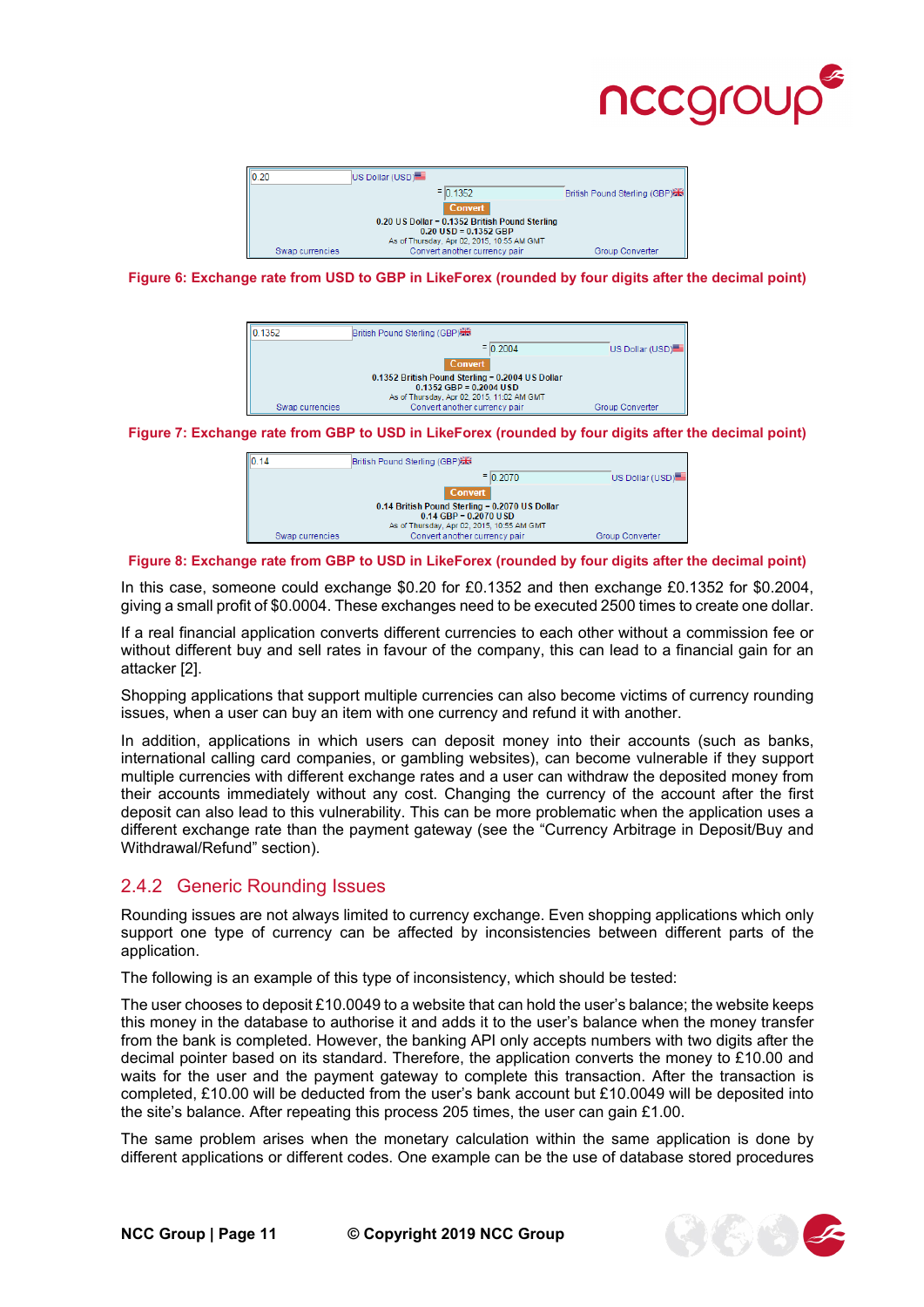

for some of the calculations (for example money transfer) and C# code with different rules for other monetary calculations (such as money withdrawal or cancelling the money transfer).

#### <span id="page-11-0"></span>2.5 Numerical Processing

#### **CWE:** 189

Obviously numbers play an important role in financial systems [4]. Manipulating numbers for ecommerce applications can lead to different logical issues and money loss in severe cases. Therefore, different test-cases should be designed to test numerical parameter manipulation in numerical fields such as price, quantity, voucher codes and so on.

# <span id="page-11-1"></span>2.5.1 Negative Numbers

Negative numbers can lead to a number of logical issues. Most of the time, they reverse the application logic so, for example, a user may be able to deposit "£100" by refunding "-£100" from the system. Any associated parameter value such as the quantity parameter can also be used for this purpose.

As the application logic is reversed, transferring "-£100" into another account can be like transferring money from the target account to steal their money. The same logical issue applies to reward points or within gaming applications in which chips or other virtual currencies are used instead of money to buy virtual items.

Although using negative numbers in different parameters does not always reverse the application logic, it can cause other useful logical flaws and it should always be tested.

The "-1" value should also be tested separately, as it can have a specific meaning for the application, as developers often use it to initialise numerical parameters or when a condition has not been met.

# <span id="page-11-2"></span>2.5.2 Decimal Numbers

In addition to the rounding issues which were discussed earlier, decimal numbers can cause logical issues for applications, especially when a parameter such as quantity should only accept integer values. Decimal values can also be used to exploit rounding issues – see the section above. An additional use of decimal values is to create the same transactions multiple times when there is a restriction on uniqueness of items in an order; in this case, it can be used in numerical id parameters to point to the same item multiple times by having values such as "1234", "1234.00", or "01234.000001", which can have the same meaning when processed by the payment system or the database.

# <span id="page-11-3"></span>2.5.3 Large or Small Numbers

Range validation check is an important test, which should be done using a value slightly larger or smaller than the maximum and minimum values (decimal numbers can be used here as well).

### <span id="page-11-4"></span>2.5.4 Overflows and Underflows

A numeric overflow or underflow can occur when a value or the result of a calculation is bigger or smaller than what can be stored for that variable type in the memory or the database.

For example, in Java or C# (not VB.NET), if an integer value reaches the maximum value (" $2^{31}$ -1 = 2147483647") and is incremented, an overflow occurs, without causing any error, which causes the value to roll-over into the smallest minimum value ("- $2^{31}$  = -2147483648"). These numbers can be used to bypass some validations. A similar behaviour may occur in other programming languages.

#### <span id="page-11-5"></span>2.5.5 Zero, Null, or Subnormal Numbers

"0", "NaN", or null characters can be used in different contexts, especially for price manipulation. Non-zero numbers with magnitude smaller than the smallest normal number and which are nearly equal to zero, such as "0.0000000000000000000000000000000001" or "1e-50", should also be tested.

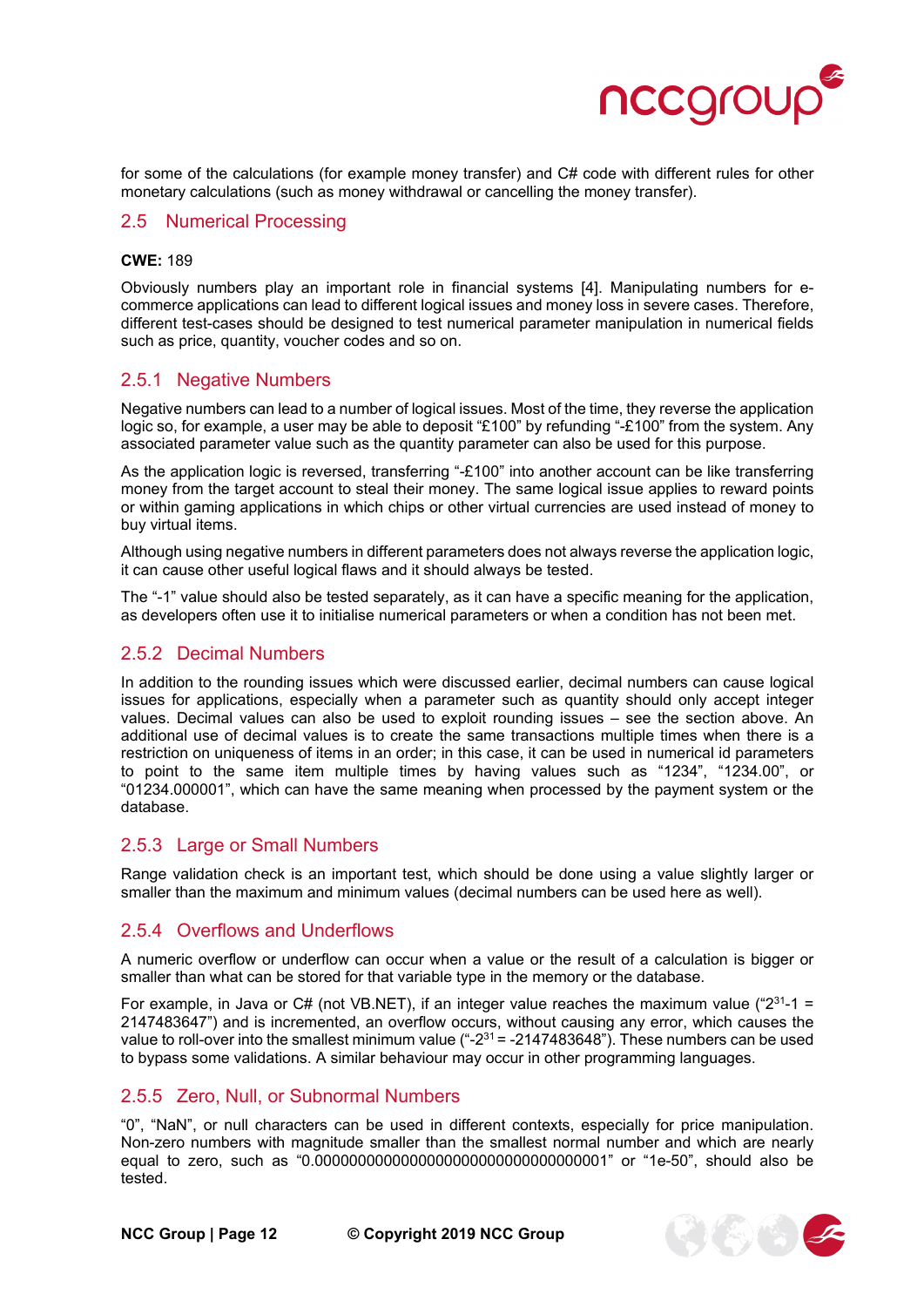

# <span id="page-12-0"></span>2.5.6 Exponential Notation

Exponential notations are quite useful for bypassing length restrictions in which the numerical values cannot contain certain number of digits.

For instance, when only four characters are allowed, the following notation can bypass the "9999" restriction as the maximum value:

 $9e99 = 9 * 10^099 \rightarrow 100$  digits

Another example is when the dot character (".") is not allowed to create decimal numbers:

<span id="page-12-1"></span> $1e-1 = 0.1$ 

#### 2.5.7 Reserved Words

The following reserved words can be used in Java and C# applications to represent a number, which can cause serious logical issues:

NaN Infinity -NaN -Infinity

#### <span id="page-12-2"></span>2.5.8 Numbers in Different Formats

Numbers in different technologies can be written in different formats to bypass validation mechanisms. For instance, when sending "0" as a value is restricted, "0.00", "-0.00", or even "\$0" or "£0" could be allowed.

The following table shows response of different functions within ASP Classic (VBScript), C# .NET, Java, and PHP to several presentations of numbers.

#### **Columns Description:**

- A. VBScript ASP Classic IsNumeric function
- B. C#-. NET IsNumeric function
- C. C# .NET Double.TryParse function + result value
- D. Java Float.valueOf function + result value
- E. PHP-is numeric function
- F. PHP– floatval function + result value

| <b>String</b> | A           | B           | C               | D                         | Ē.          | F                  | <b>Comment</b>                                                                                                           |
|---------------|-------------|-------------|-----------------|---------------------------|-------------|--------------------|--------------------------------------------------------------------------------------------------------------------------|
| 001.0000      | True        | True        | True<br>(1)     | <b>True</b><br>(001.0000) | <b>True</b> | <b>True</b><br>(1) | Decimal symbol with<br>leading<br>regional<br>based on the<br>zeros<br>settings of the server                            |
| \$10          | False       | <b>True</b> | False<br>(10)   | False                     | False       | False              | Currency symbol based on the<br>regional settings of the server<br>(culture format).                                     |
| 1, 2, 3, 3,   | <b>True</b> | True        | True<br>(123)   | False                     | False       | True<br>(1)        | Digit grouping symbol based on<br>the regional settings of the server<br>(culture format). Can be created<br>by HPP too. |
| $-10.0$       | <b>True</b> | <b>True</b> | True<br>$(-10)$ | <b>True</b><br>$(-10.0)$  | <b>True</b> | True<br>$(-10)$    | Negative symbol based on the<br>regional settings of the server. It<br>could be a positive sign.                         |

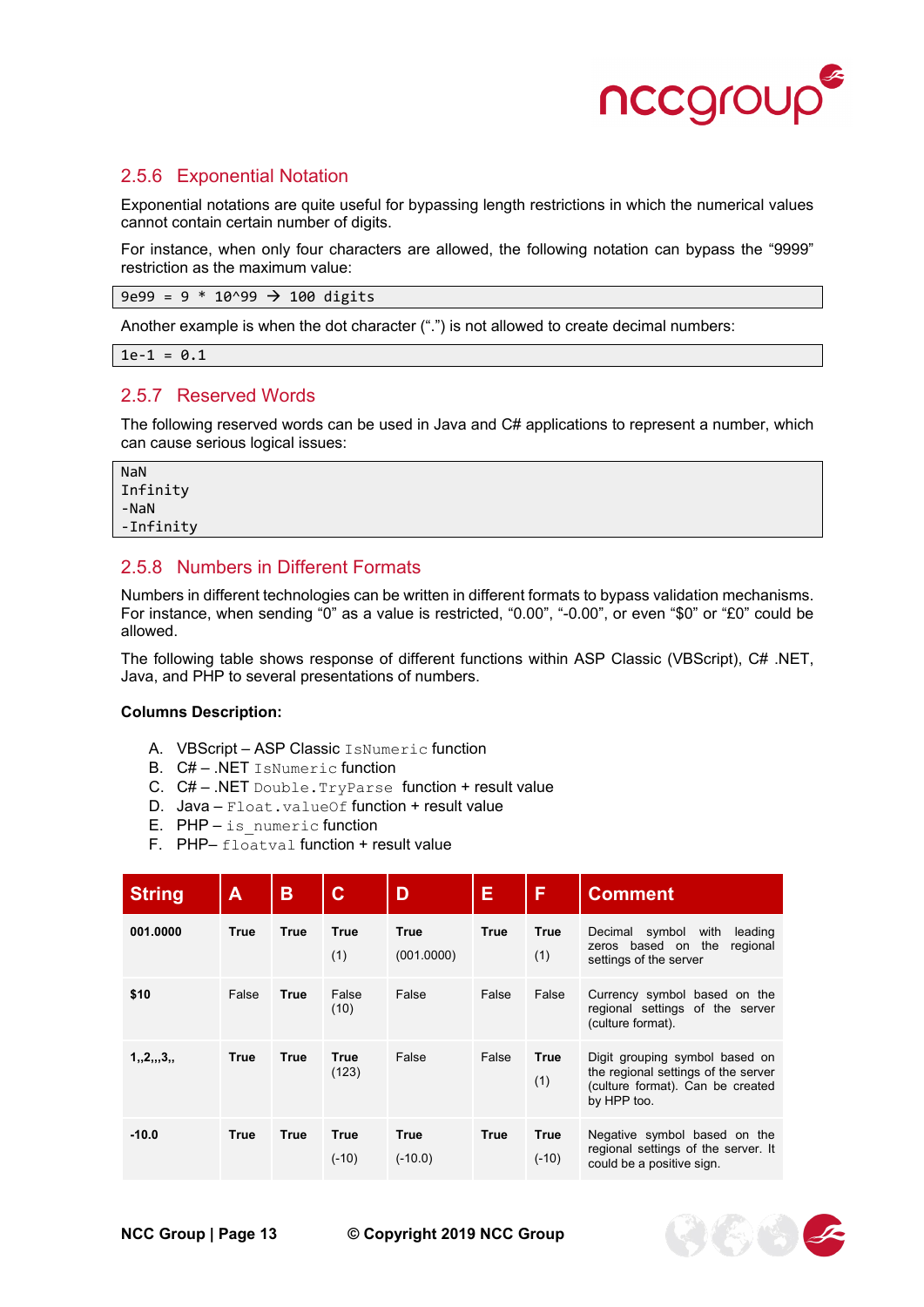

 $9666$ 

| <b>String</b>                                            | Α           | B           | $\mathbf c$               | D                         | E           | F                     | <b>Comment</b>                                                                                   |
|----------------------------------------------------------|-------------|-------------|---------------------------|---------------------------|-------------|-----------------------|--------------------------------------------------------------------------------------------------|
| (10)                                                     | <b>True</b> | <b>True</b> | False<br>$(-10)$          | False                     | False       | False                 | Negative symbol based on the<br>regional settings of the server.                                 |
| $10 -$                                                   | True        | <b>True</b> | False<br>$(-10)$          | False                     | False       | True<br>(10)          | Negative symbol based on the<br>regional settings of the server. It<br>could be a positive sign. |
| 1e2                                                      | <b>True</b> | <b>True</b> | <b>True</b><br>(100)      | <b>True</b><br>(1e2)      | <b>True</b> | <b>True</b><br>(100)  | String length can be less than the<br>number's length                                            |
| %20%091                                                  | True        | <b>True</b> | <b>True</b><br>(1)        | <b>True</b><br>(1)        | True        | <b>True</b><br>(1)    | Space characters (09-0D and 20)<br>Space characters (09-0D and 20)<br>%20=Space<br>%09=Tab       |
| 1%20%00%00                                               | <b>True</b> | <b>True</b> | <b>True</b><br>(1)        | <b>True</b><br>(1)        | False       | <b>True</b><br>(1)    | Space characters (09-0D and 20)<br>followed by Null Character(s)                                 |
| &hff                                                     | <b>True</b> | <b>True</b> | False<br>(255)            | False                     | False       | False                 | &h and &o can be used in<br>VBScript to represent a number in<br>Hex or Octal.                   |
| <b>Infinity</b>                                          | False       | <b>True</b> | <b>True</b><br>(Infinity) | <b>True</b><br>(Infinity) | False       | False                 | Infinity: a reserved Word for C#<br>and Java                                                     |
| <b>NaN</b>                                               | False       | <b>True</b> | True<br>(NaN)             | <b>True</b><br>(NaN)      | False       | False                 | NaN (not a number): a reserved<br>Word for C# and Java                                           |
| 0x0A                                                     | False       | False       | False                     | False                     | <b>True</b> | False                 | Hex format                                                                                       |
| An Array                                                 | False       | False       | False                     | False                     | False       | <b>True</b><br>(1)    | Providing an input as an array.<br>e.g.<br>p.php?in[]=val                                        |
| %0B%09%20-<br>0001, 0.2800<br>02%09%20%0<br>C%00%00      | <b>True</b> | <b>True</b> | <b>True</b><br>$(-1280)$  | False                     | False       | <b>True</b><br>$(-1)$ | An example using the above<br>notations                                                          |
| %0B\$%09%2<br>0(0001,,,,2.8e<br>0002%09%20)<br>%0C%00%00 | False       | <b>True</b> | False<br>$(-1280)$        | False                     | False       | False                 | An example using the above<br>notations                                                          |

Note 1: "Integer.parseInt" in Java cannot convert any of the numbers in the above table.

Note 2: "Convert.ToInt32("0X0A", 16)" in C# .Net returns "10". This function cannot convert other numbers in the above table though.

Note 3: PHP 5.4 supports a binary prefix ("0b") that can be used to create a number as well.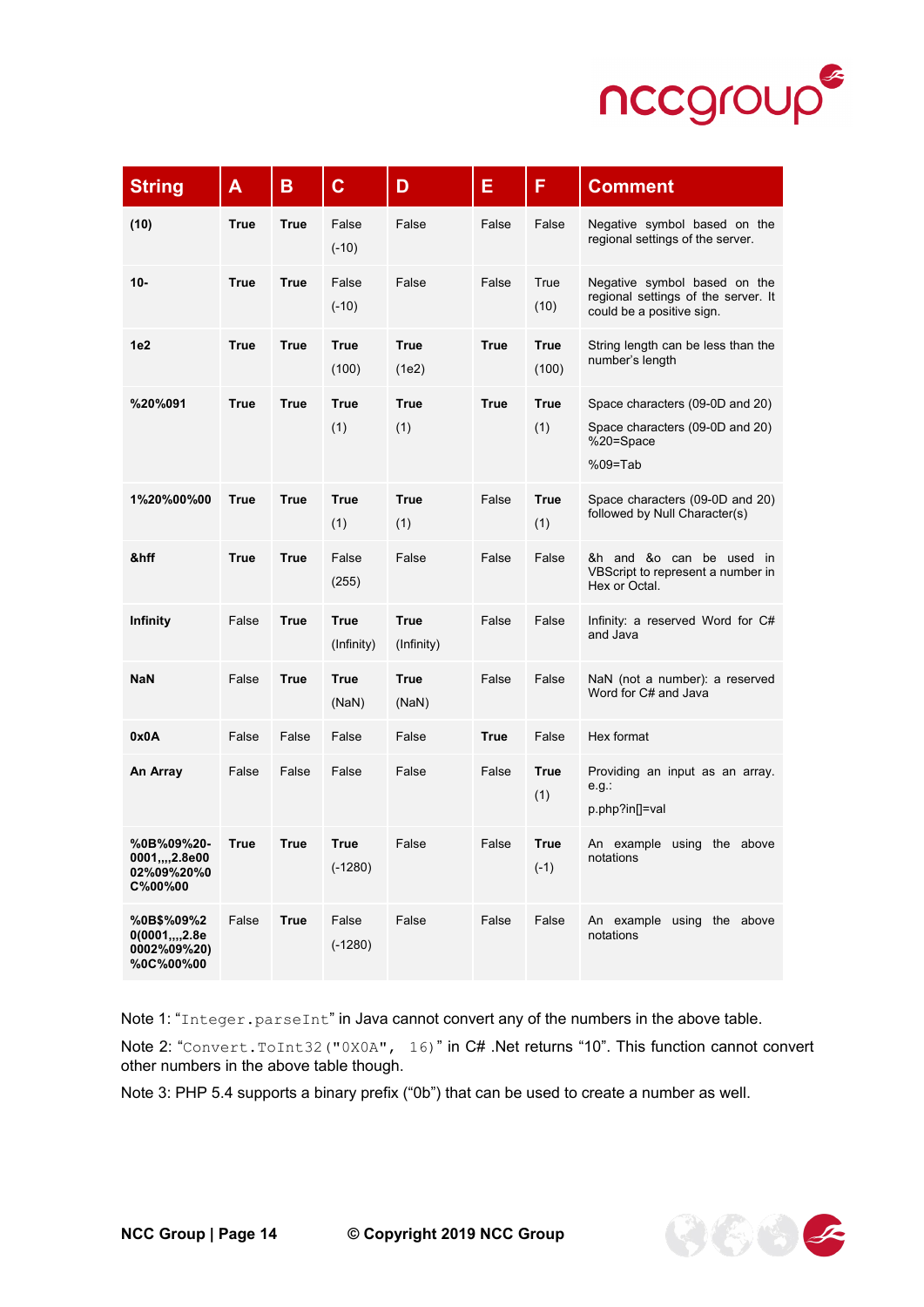

 $(\mathbb{Z})$   $(\mathbb{Z})$ 

# <span id="page-14-0"></span>2.6 Card Number-Related Issues

Payment card numbers are some of the most attractive data for attackers. In addition to being used for online shopping, they can be sold on black markets even without the card verification code or value (three-digit or four-digit number printed on the front or back of a payment card).

Nowadays many e-commerce websites are compliant with the Payment Card Industry Data Security Standard (PCI DSS) [8], making them more secure and in order to attract more suppliers and customers and to reduce the risk of card data breaches. As a result, they must not permanently store the card verification code used to verify card-not-present transactions. In addition, they must encrypt the card numbers in their storage.

The following examples discuss two different security issues to which PCI-compliant web applications can still be vulnerable.

# <span id="page-14-1"></span>2.6.1 Showing a Saved Card Number during the Payment Process

E-commerce websites may reveal users' saved bank card numbers during the checkout process. Most of the time, this occurs due to a bad implementation, and the card number is not required to be displayed. Sometimes, however, the card number should be decrypted on the payment page; for instance if it is to be sent to a 3D-Secure authentication website.

This can be problematic, as an attacker who has hijacked a user's session or credentials or is exploiting a cross-site scripting (XSS) issue can obtain the card numbers.

The risk can be mitigated if card numbers are only partially displayed (e.g. the last for digits) when necessary, the pages which contain the card numbers are password protected, and the 3D-Secure authentication process or similar mechanisms cannot be activated directly by accessing those pages when they are not required.

NCC Group also often finds unsaved card numbers in HTTP responses after using a card number in a payment process and before logging out of the website. This behaviour can also be dangerous, especially when the website is vulnerable to XSS or session-hijacking attacks.

It should be noted that the CVV (CV2) numbers (the card verification code) must not be seen in any of the responses from the server at any time.

# <span id="page-14-2"></span>2.6.2 Card Number Enumeration via Registering Duplicate Cards

Some websites do not allow their customers to save the same card number in multiple accounts. One of the reasons is to detect duplicate accounts or to stop abusing first-time buyers' offers.

This functionality, when it is badly implemented, can be abused to brute-force other user card numbers which are registered on the website.

#### <span id="page-14-3"></span>2.7 Dynamic Prices, Prices with Tolerance, or Referral Schemes

#### **CWE:** 840

Sometimes prices and discounts can be dynamic because of currency exchange rates, number of sold items, referral schemes, and delays in submitting a price in dynamic trading systems.

Therefore, the application specification should be reviewed to see if it supports dynamic prices. Most of the time, an additional input parameter helps the application to recognise the use of dynamic prices. For instance, the system may start using dynamic prices when the application does not use the default currency or when a customer uses a mobile device or resides in a certain country which can have a slower Internet speed. It may also consider using submitted prices when a referral header or a referral parameter is available. In order to find these systems, a number close to the original price (price ± 0.01) should be submitted while changing the other parameters.

Other parameters that affect the final price may also be dynamic or have a margin of threshold. For example, it is quite normal to see this behaviour in the "odds" parameter of a live betting application.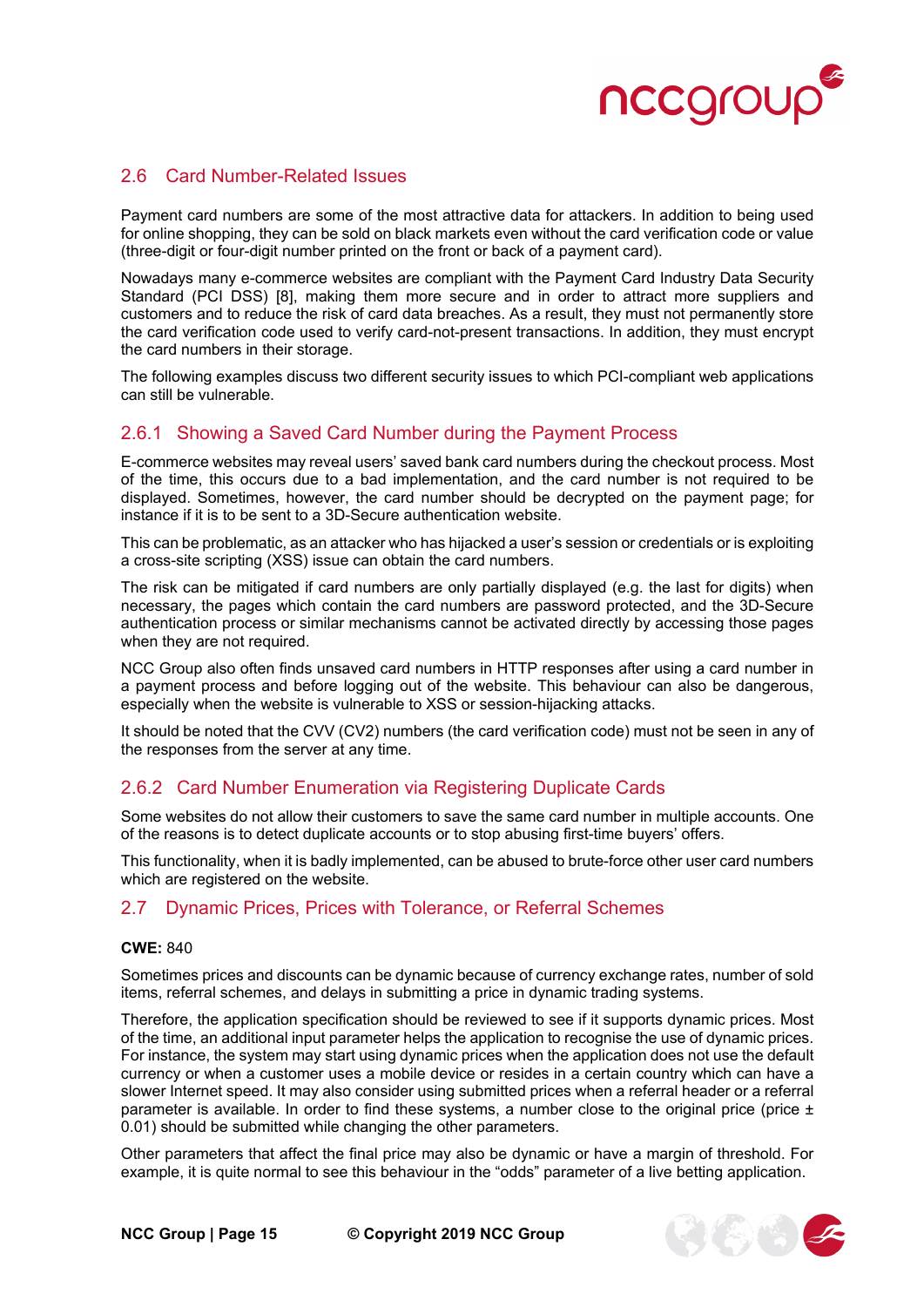

The application policy should be reviewed whenever dynamic prices are found, to ensure that the changed prices are within the allowed margin. In addition, a secure cryptographic method should be used when the prices are generated by a trusted party or even by the website itself, in order to identify any manipulation by untrusted parties.

# <span id="page-15-0"></span>2.8 Discount Codes, Vouchers, Offers, Reward Points, and Gift Cards

Users can earn reward points in many e-commerce applications when the points can be used to purchase items, they should be treated and tested exactly like the user's balance. Therefore, negative number issues, rounding issues, concurrency issues, and so on should all be tested.

# <span id="page-15-1"></span>2.8.1 Enumeration and Guessing

Discount codes and vouchers which can be used to reduce the final price should be tested to ensure they are not predictable and cannot be easily enumerated.

Similarly, gift or loyalty card numbers should be unpredictable and very difficult to enumerate, otherwise an attacker can create a duplicate card to use a victim's balance. When these cards carry a spendable balance, they should be treated similarly to bank card numbers and should be protected by PIN codes or passwords.

# <span id="page-15-2"></span>2.8.2 Vouchers and Offers Stacking

E-commerce applications typically prevent the use of multiple vouchers or offers in a single transaction. However, logical flaws sometimes happen when for example a buy-1-get-1-free offer is combined with 3-for-2 or 3-for-1 which can result in a 3-for-1 or 3-for-0.5.

# <span id="page-15-3"></span>2.8.3 Earning More Points or Cash Return than the Price when Buying an Item

Point collection when using points to purchase an item should not be possible as it can lead to logical flaws. An example can be a promotional offer that buying with points would result in collecting the same amount of points. This can also happen in systems that can accept cash when the promotional returned cash or collected points can be used to buy the same item.

Another interesting example is the purchase of prepaid cash cards that can be used like real money. These cards may be purchased for less than their actual value when there is an offer on all gift cards. This can even be more problematic when gift cards can be used to purchase more gift cards to create constant profit until they are out of stock.

# <span id="page-15-4"></span>2.8.4 Using Expired, Invalid, or Other Users' Codes

The application behaviour after applying any discount method should be reviewed to see if there are any interesting parameters that can be manipulated or replayed to use a discount code for different products, after a certain date when it is expired, or multiple times when it should expire after the first use (concurrency issues can also be tested here).

Vouchers and offers should be tried to ensure they cannot be used to buy illegitimate items for instance using new product discount codes to extend old services. Another example of a verification issue is when vendor A promotional codes can be used on vendor B's website, even if a user does not have an account with vendor A.

# <span id="page-15-5"></span>2.8.5 State and Basket Manipulation

Applications need to be tested to ensure that the discount values are calculated at the last stage of purchase when the user changes the initial order in any way (adding/removing items or changing the quantities).

This issue can be exploited when removing items from a bundle does not reduce the discount on the rest of selected items. In this case, additional items are added to basket to satisfy a promotion, and the discount is still honoured upon their removal.

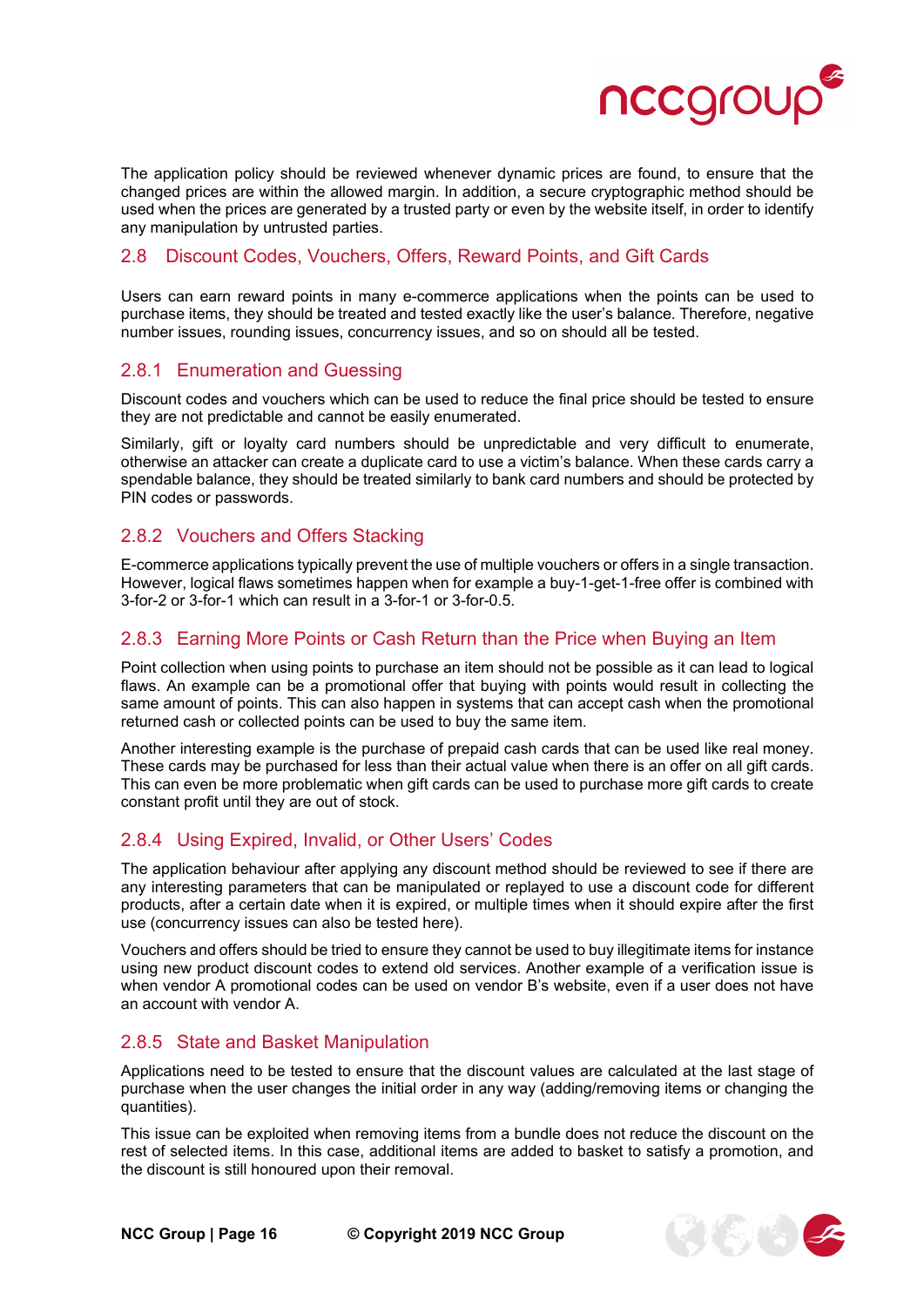

Another variant is when discounted and non-discounted items can be added to a basket to receive an additional discount on the whole basket. For instance, this might be exploited similar to voucher or promotion stacking when another voucher code can be applied to the whole basket, as a nondiscounted item exists. In some cases, the originally non-discounted item can be removed from the basket afterwards without losing the discount on an already discounted item.

# <span id="page-16-0"></span>2.8.6 Refund Abuse

The refund process should also be tested to ensure that a user cannot earn free points by buying and refunding items. The points might be spent in between buying and refunding items; in this case, users may not have enough points in their reward cards when refunding an item, and an appropriate policy should be in place to recover the lost points. Any collected free items should also be considered to be returned when a refund or cancellation is due to happen.

# <span id="page-16-1"></span>2.8.7 Buy-X-Get-Y-Free

Offer schemes such as buy-one-get-one-free in which the user only pays for the most expensive item can also be abused to buy inapplicable items for free or to pay for the cheapest items to get the more expensive ones for free.

The following logical issues show a series of examples that might occur here:

- Not discounting the cheapest item in 3-for-2. This can result in buying an expensive item for less. For example, when the discount is applied on the last item added to the basket or when the cheapest item is not alphabetically the last one in the list of items in a basket.
- 3-for-2 can become 2-for-1 when a free item is added by buying another item and the free item is counted as one of 3.
- ◆ 3-for-2 can become 33% off the whole basket. Although this might be a human error, some applications might have a software bug to allow this when different items are mixed and matched. As a result, it is possible to add an expensive and two cheap items to the basket to buy the expensive item cheaper.
- 3-for-2 can become 4-for-2 when adding 4 items to the list rather than 3.
- ◆ 3-for-2 can become 3-for-1 when there is a software bug. Although this type of issue is common, it is highly likely that it is based on human error.

# <span id="page-16-2"></span>2.8.8 Ordering Out of Stock or Unreleased Items

Some websites may reduce their out of stock items' prices in order to attract more customers. This might be abused if an order can be made using out of stock items when it can still go through to their warehouse while the items still exist despite being selected as out of stock on the website.

This can also be abused in order to receive free or discounted items by adding an out of stock item to the basket as part of a special discount or offer.

It should be noted that this issue might also be exploited by ordering and then cancelling all of a specific item in a website in order to create a temporary out of stock item while the website is processing the cancellation requests.

# <span id="page-16-3"></span>2.8.9 Bypassing Other Restrictions

Additional tests need to be performed to bypass any available restrictions such as limited quantity of specific items in sale, use of customer specific offers, or using one time vouchers multiple times.

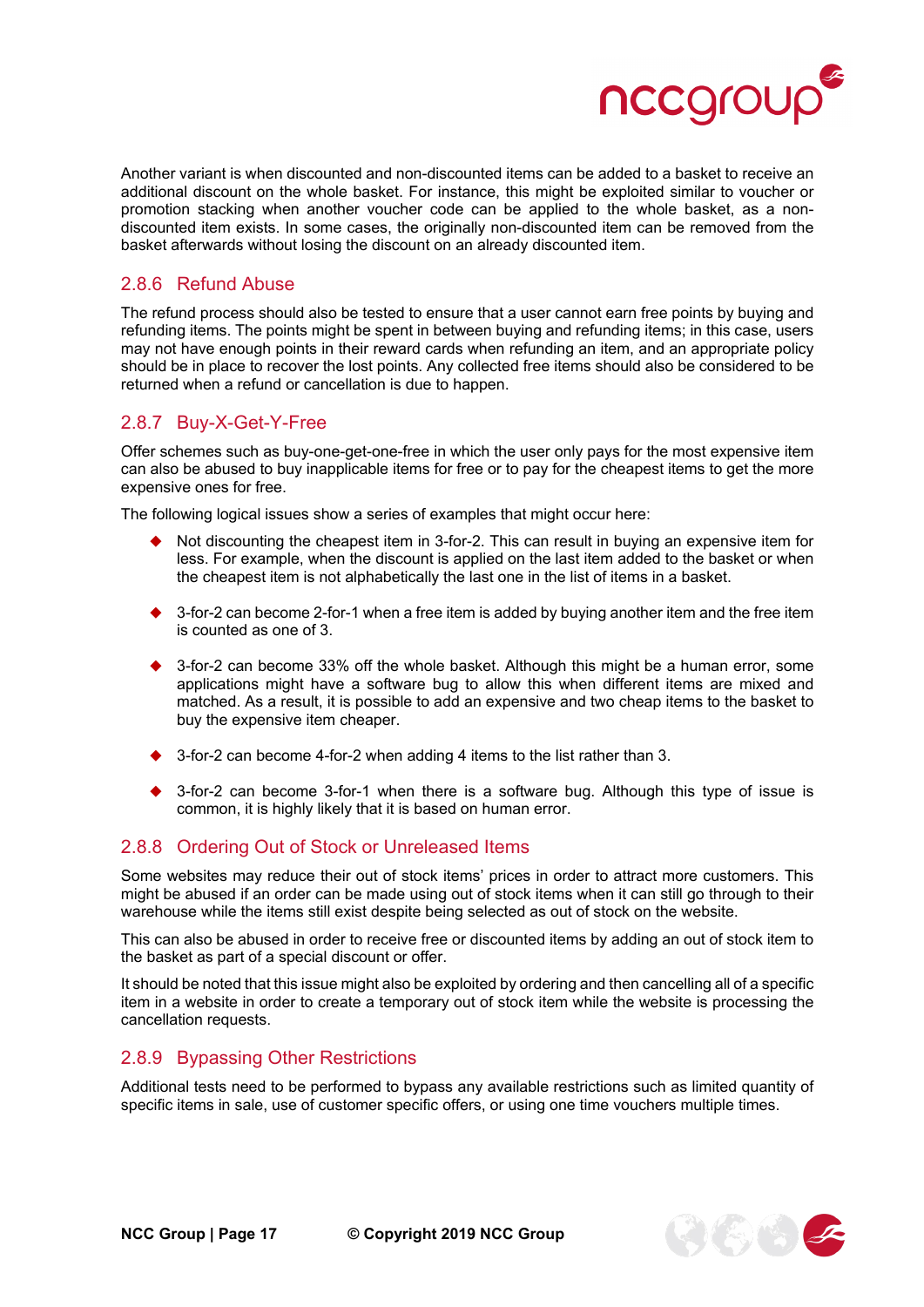

# <span id="page-17-0"></span>2.8.10 Point Transfer

If users receive reward points by referring someone else to register or by registering themselves for the first time, they can abuse the reward point scheme by using point transfer functionality. Although point transfer functionality may not be directly accessible to the users in an application, it can be available upon closing an account or when a loyalty card has been lost or stolen. The point transfer functionality should also be tested for the previously explained race condition issues.

# <span id="page-17-1"></span>2.9 Cryptography Issues

#### **CWE:** 310

Cryptographic methods such as encryption, encoding, signing, and hashing are often seen within payment systems. However, design errors and implementation mistakes, due to human error, or the lack of attack vector knowledge, are quite commonly seen in this area, especially in applications which implement their own cryptography methods rather than using well-known pre-implemented libraries.

For example, when an application hashes some of the known parameters with a short and insecure secret key, this key can easily be brute-forced when the algorithm is known. Sometimes applications do not use long and strong secret keys when the implementation does not enforce it.

Another example is length-extension attack, in which the hash of a secret key which is concatenated with other values can be exploited to add data to the original request by padding the original data and calculating a new hash (see [\[5\]](#page-22-4) and [\[6\]](#page-22-5) for more details).

Concatenated values in a signature hash should also use unforgeable delimiters. Otherwise, it might be possible to move part of a parameter's value to another parameter's value without changing the signature as the concatenated string remains the same.

The following example shows a signature hash based on concatenated parameters without any delimiters which could leave the application vulnerable:

HMAC SHA256(SecretKey, Other Parameters + ReferenceString + NumericalAmount)

When the "ReferenceString" parameter could contain an arbitrary string, the "NumericalAmount" parameter could be manipulated as shown below to create the same signature hash:

OtherParams=OtherValues&...&ReferenceString=**SomeStringHere**&NumericalAmount=**89** OtherParams=OtherValues&...&ReferenceString=**SomeStringHere8**&NumericalAmount=**9**

When the encrypted values are used in multiple places within the input parameters (in cookies, or POST/GET requests), the application often decrypts them in multiple places as well. The user may be able to use those pages to decrypt unknown encrypted values in order to understand how the application works. The problem can be severe if a user can shape and encrypt arbitrary data by using the provided input parameters in order to replace the current encrypted parameters.

As was discussed in the "Replay Attacks" section, sometimes there is also no need to break the cryptography methods, as they can be replayed.

#### <span id="page-17-2"></span>2.10 Downloadable and Virtual Goods

#### **CWE:** 425

E-commerce applications which sell virtual goods such as application files, MP3s, streaming videos, or PDF and document files can often be vulnerable to direct object reference attacks. In this case, an attacker can download or use non-free materials for free just by guessing or finding the actual URLs of the virtual products.

#### <span id="page-17-3"></span>2.11 Hidden and Insecure Backend APIs

**CWE:** 656

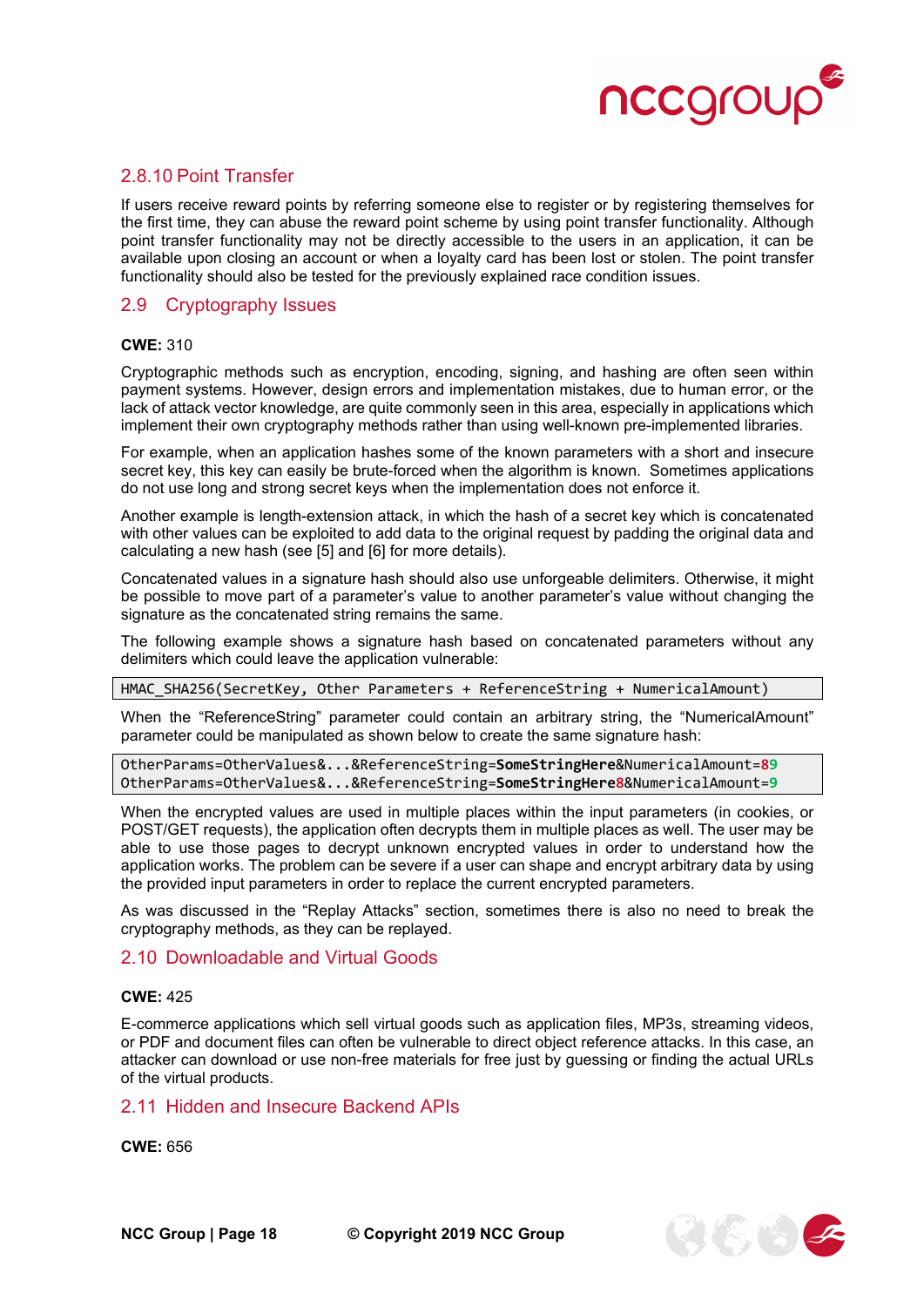

传传

Backend APIs which are used by electronic point of sale systems or payment servers are often old and insecure, as they are not directly accessible to the users. Sometimes even mobile or tablet application APIs are also insecure, as the developer did not think about security in the server side application layer when implementing them.

Some of these APIs and web services do not have any protection against many of the described attack techniques, and some of them even suffer from access control issues, allowing an attacker to perform administrative tasks such as balance adjustment.

# <span id="page-18-0"></span>2.12 Using Test Data in Production Environment

#### **CWE:** 531

In order to implement an e-commerce application, test payment methods and dummy card data are normally used in the testing or staging environments to prevent sending test requests to the live payment APIs or banks. Developers often miss removing a code from the production environment that is supposed to be only available in the testing environment. As a result, it is sometimes possible to change some of the parameters in the request to force a live application to use the test data. In addition, an e-commerce application may not show all of its payment methods, especially when they are not enabled for a specific user or when they are not fully implemented. Some of the test pages with which developers test and debug the functionality of third party APIs to ensure they work in the right way can also be available on e-commerce websites. These debugging functions and test pages can put the website in danger when found by an attacker.

The following shows an example of this vulnerability:

A website sent a numerical payment type to the server, alongside the other parameters which were needed to complete a transaction. However, changing the payment type to other numerical values could force the application to use the test payment gateway that used testing accounts to simulate the live environment. This allowed an attacker to complete a transaction without spending real money, just by connecting the application to its testing environment.

The destination page and all the input data in a payment request should be examined and tested to make sure that is not possible to force a live application to use test data. For instance, sometimes changing the "HOST" header in the HTTP request to a known internal hostname that is used for testing can trigger this vulnerability.

In addition, payment-specific testing data should also be tested in order to make sure that it is not possible to use it in the live environment. For instance, in one application it was possible to use the Sage Pay test card data [9] in a real transaction.

# <span id="page-18-1"></span>2.13 Currency Arbitrage in Deposit/Buy and Withdrawal/Refund

If an e-commerce application supports different payment methods with different currencies, someone can potentially deposit money in one currency and withdraw it with another. Arbitrage occurs when the deposit and the withdrawal methods are different (such as using a credit card company to deposit money and PayPal for money withdrawal) and they use inconsistent exchange rates.

For instance, imagine a third party website supports two different payment types (let's call them Bank A and B) to deposit or withdraw money in or from the website. The USD-to-EUR exchange rate with the commission is 3/2 (giving \$3 for €2) using Bank A, and the EUR-to-USD exchange rate is 3/4 using Bank B (giving €3 for \$4). By depositing 8 Euros in the website using Bank A, 12 Dollars will be deposited (exchange rate = 3/2). Now, by withdrawing this 12 Dollars from the website and depositing them into Bank B, 9 Euros will be deposited for the user (exchange rate = 3/4). This gives one additional Euro to the user who only had deposited 8 Euros to the website originally.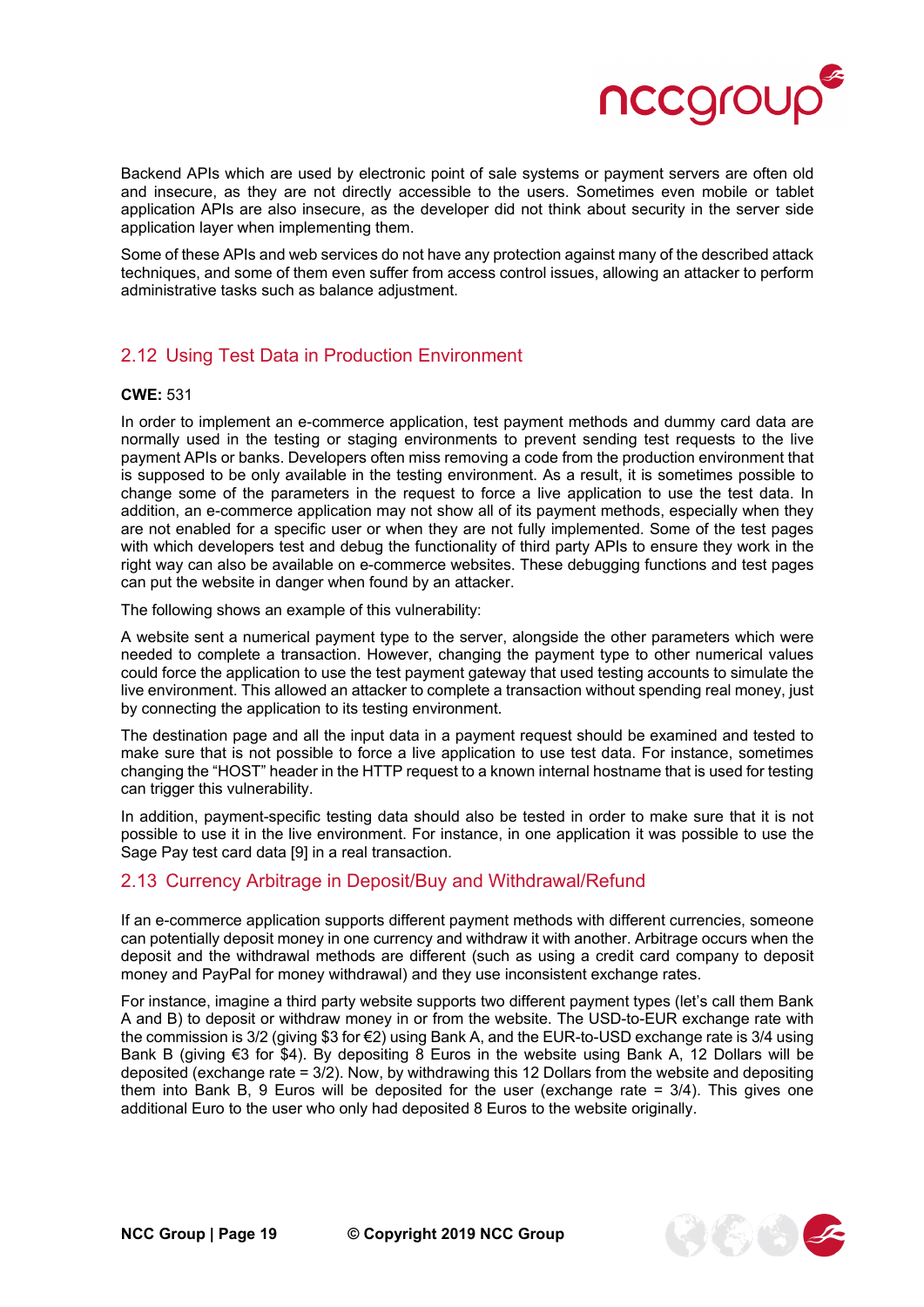



**Figure 9: Exploiting currency arbitrage**

A more sophisticated issue can be found when a financial application supports money transfer with different currencies, as multiple-currency arbitrage (such as triangular arbitrage) can be exploited when the commission fees are negligible.

It is rare to see this vulnerability among banking and trading applications, due to the use of high-speed computer networks which can alarm them to close the gap whenever arbitrage can happen [\[3\]](#page-22-6). However, an e-commerce application that updates its exchange rate slowly can be a victim of this exploitation technique.

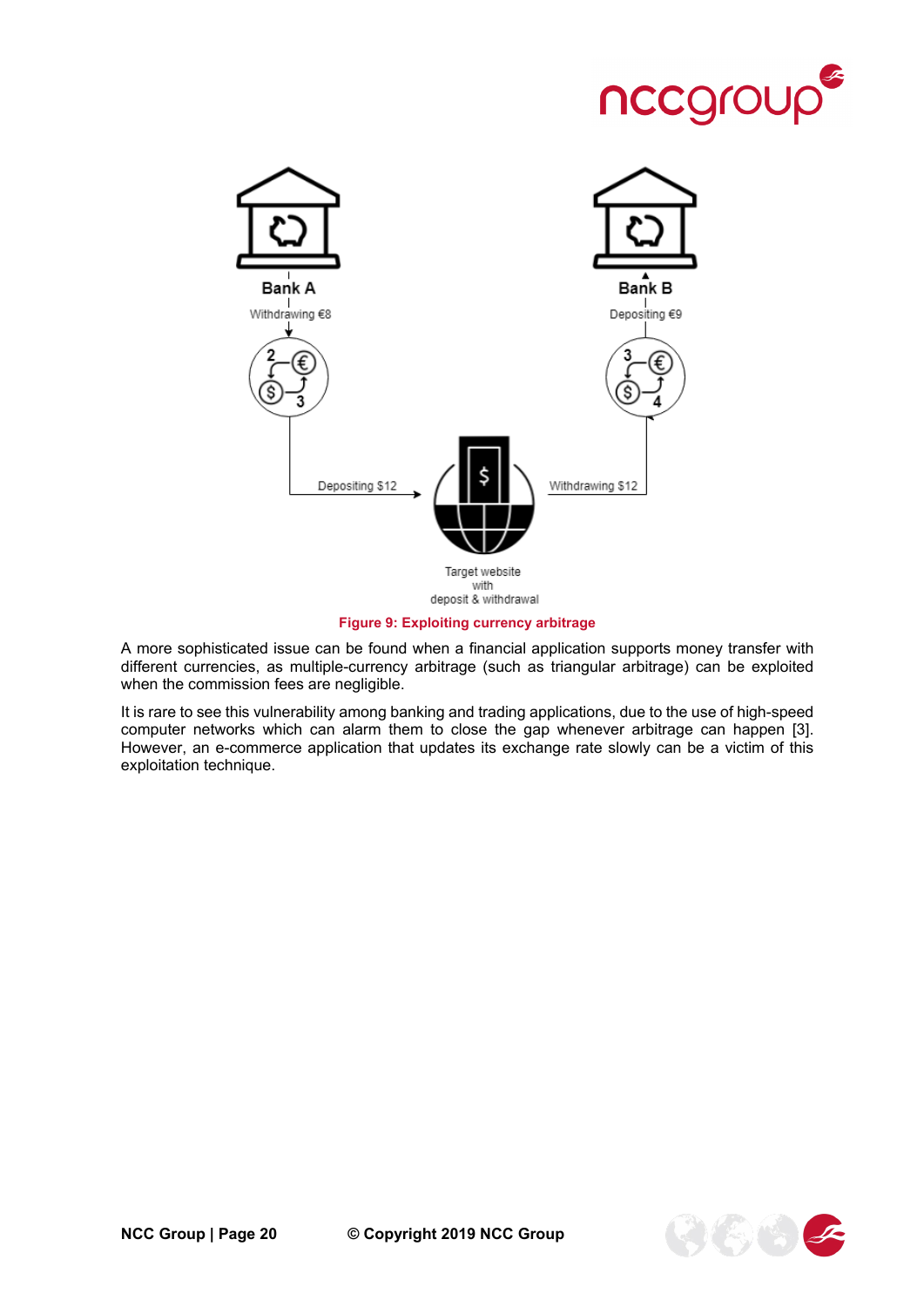

# <span id="page-20-0"></span>**3 Conclusions**

In this paper, the following attack methods and testing methodologies were discussed against ecommerce, payment, and trading applications:

- Time-of-Check-Time-of-Use (TOCTOU) and race condition issues
	- o Transferring money/points or buying items simultaneously
	- $\circ$  Changing the order upon payment completion<br> $\circ$  Changing the order after payment completion
	- Changing the order after payment completion
- Parameter manipulation
	- o Price manipulation
	- o Currency manipulation
	- o Quantity manipulation
	- o Shipping address and post method manipulation
	- o Additional costs manipulation
	- o Response manipulation
	- o Repeating an input parameter multiple times
	- o Omitting an input parameter or its value
	- o Mass assignment, autobinding, or object injection
	- Monitor the behaviour while changing parameters to detect logical flaws
- Replay attacks
	- $\circ$  Replay the call-back request  $\circ$  Replay an encrypted parame
	- Replay an encrypted parameter
- Rounding issues
	- o Currency rounding issues
	- o Generic rounding issues between different applications
- Numerical processing
	- o Negative numbers
	- o Decimal numbers
	- o Large or small numbers
	- o Overflows and underflows
	- o Zero, null, or subnormal numbers
	- o Exponential notation
	- o Reserved words
	- o Numbers in different formats
	- Credit card and other payment card related issues
		- $\circ$  Showing a saved card number during the payment process  $\circ$  Card number enumeration via registering duplicate cards
		- Card number enumeration via registering duplicate cards
- Dynamic prices, prices with tolerance, or referral schemes
	- Discount codes, vouchers, offers, reward points, and gift cards
		- o Enumeration and guessing
		- o Vouchers and offers stacking
		- $\circ$  Earning more points or cash return than the price when buying an item
		- o Using expired, invalid, or other users' codes
		- o State and basket manipulation
		- o Refund abuse
		- o Buy-x-get-y-free
		- o Ordering out of stock or unreleased items
		- $\circ$  Bypassing other restrictions<br>  $\circ$  Point transfer
		- Point transfer
- Cryptography Issues
- Downloadable and virtual goods
- Hidden and insecure backend APIs
- Using test data in production environment
- Currency arbitrage in deposit/buy and withdrawal/refund

These attack methods can also be used against other similar applications such as betting and gambling applications, or other financial services platforms.

**NCC Group | Page 21 © Copyright 2019 NCC Group**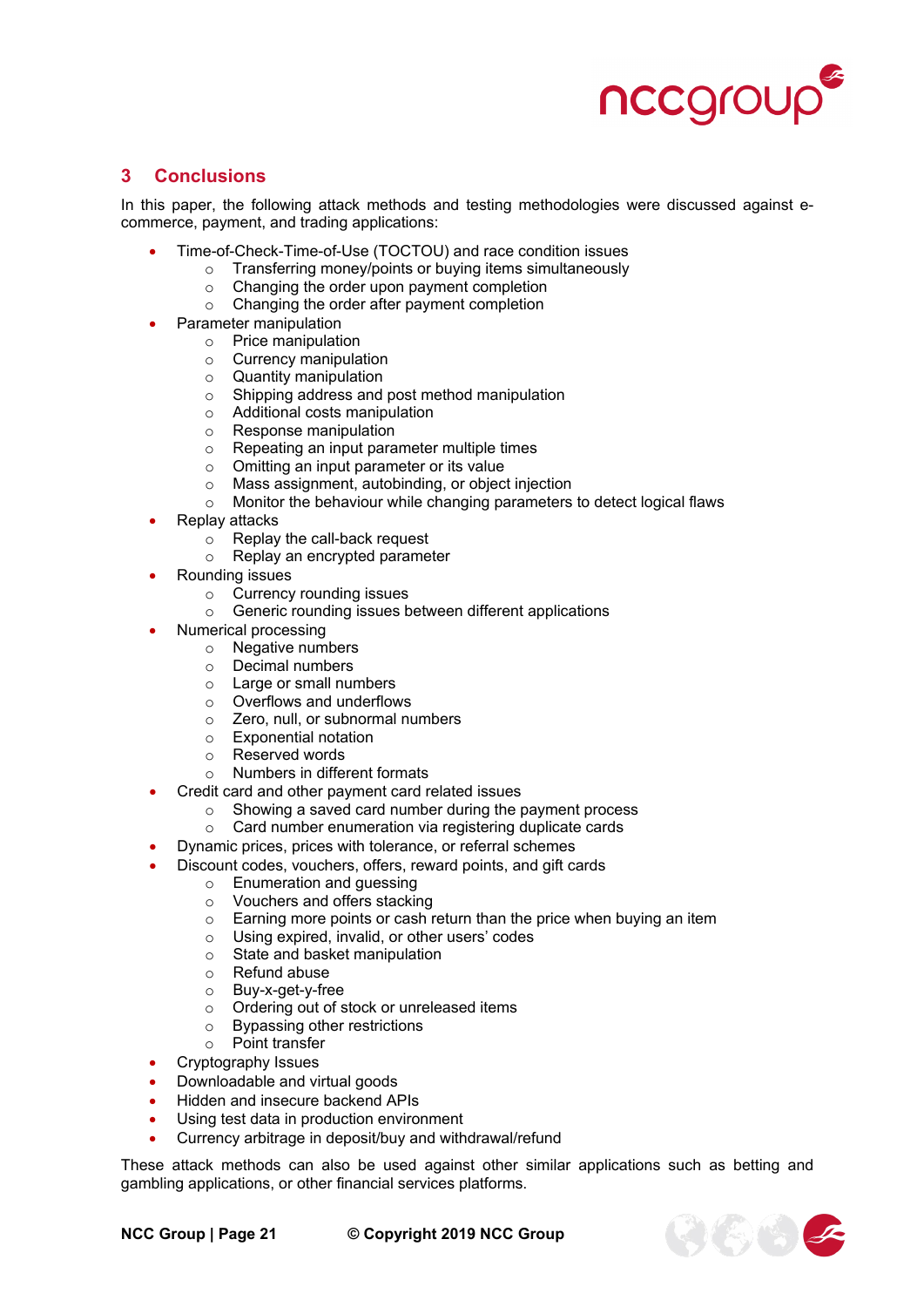

In addition to the items which were discussed in this research, web applications should also be tested for common vulnerabilities to ensure comprehensive coverage. Organisations such as OWASP provide good advice on what to cover, and how to gain this coverage.

It is clear that while there are common factors in all web applications, understanding the supporting business process and thus specific threats is imperative in order to tease out certain vulnerabilities. It is for this reason that today humans can provide a more complete picture than automated tooling alone. In the future we can expect approaches such as expert systems to go some way to make up this ground, however today certain vulnerability classes, and thus threats, can only reliably be discovered by humans and manual tests within dynamic application environments.